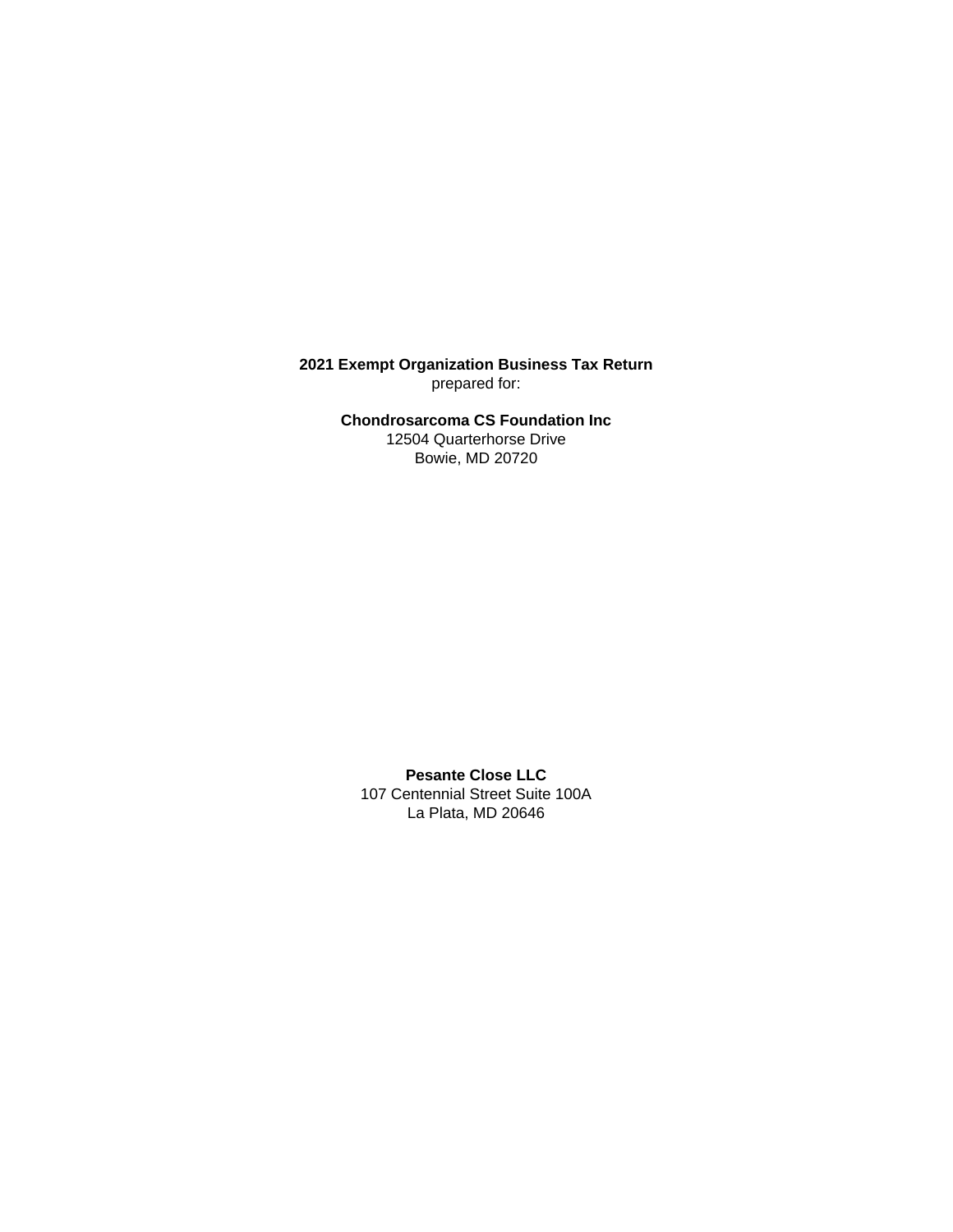Form **990-PF**

Department of the Treasury Internal Revenue Service

# **Return of Private Foundation**

**or Section 4947(a)(1) Trust Treated as Private Foundation**

 $\blacktriangleright$  Do not enter social security numbers on this form as it may be made public.

▶ Go to *www.irs.gov/Form990PF* for instructions and the latest information.<br>year beginning **a** *s s s s s s s s s s s s s s s s s s s s s* **For calendar year 2021 or tax year beginning , 2021, and ending , 20** Name of foundation **A Employer identification number** Chondrosarcoma CS Foundation Inc 85-1216725 Number and street (or P.O. box number if mail is not delivered to street address) Room/suite **B** Telephone number (see instructions) 12504 Quarterhorse Drive 3013523042 City or town, state or province, country, and ZIP or foreign postal code **C** If exemption application is pending, check here  $\blacktriangleright$ Bowie MD 20720 **G** Check all that apply:  $\Box$  Initial return Initial return of a former public charity **D 1.** Foreign organizations, check here  $\ldots$   $\blacktriangleright$  $\Box$  Final return  $\Box$  Amended return **2.** Foreign organizations meeting the 85% test,<br>check here and attach computation  $\cdot \cdot$  $\Box$  Address change  $\Box$  Name change check here and attach computation . **H** Check type of organization:  $X \to \infty$  Section 501(c)(3) exempt private foundation **E** If private foundation status was terminated under section 507(b)(1)(A), check here  $\qquad \qquad \bullet$ Section 4947(a)(1) nonexempt charitable trust  $\Box$  Other taxable private foundation **I** Fair market value of all assets at **J** Accounting method:  $\boxed{\times}$  Cash  $\boxed{\phantom{1}}$  Accrual **F** If the foundation is in a 60-month termination under section 507(b)(1)(B), check here  $\Box$ Other (specify) end of year (from Part II, col. (c), under section  $507(b)(1)(B)$ , check here line  $16$   $\triangleright$  \$ (Part I, column (d), must be on cash basis.) 23,610. **Part I** Analysis of Revenue and Expenses (The total of **(d)** Disbursements **(a)** Revenue and **(b)** Net investment **(c)** Adjusted net for charitable<br>purposes amounts in columns (b), (c), and (d) may not necessarily equal expenses perbooks income income the amounts in column (a) (see instructions).) purposes(cash basis only) **1** Contributions, gifts, grants, etc., received (attach schedule) 20,986. **2** Check  $\blacktriangleright \Box$  if the foundation is not required to attach Sch. B **3** Interest on savings and temporary cash investments **4** Dividends and interest from securities . . . . **5a** Gross rents . . . . . . . . . . . . . **b** Net rental income or (loss) **6a** Net gain or (loss) from sale of assets not on line 10 **Revenue** Revenue **b** Gross sales price for all assets on line 6a **7** Capital gain net income (from Part IV, line 2) . . **8** Net short-term capital gain . . . . . . . . **9** Income modifications . . . . **10a** Gross sales less returns and allowances **b** Less: Cost of goods sold . . . **c** Gross profit or (loss) (attach schedule) . . . . 11 Other income (attach schedule) See Stmt . . 62. **12 Total.** Add lines 1 through 11 . . . . . . 21,048. **13** Compensation of officers, directors, trustees, etc. Operating and Administrative Expenses **Operating and Administrative Expenses 14** Other employee salaries and wages . . . . . **15** Pension plans, employee benefits . . . . . **16a** Legal fees (attach schedule) . . . . . . . **b** Accounting fees (attach schedule) . . . . . 250. **c** Other professional fees (attach schedule) . . . **17** Interest . . . . . . . . . . . . . . **18** Taxes (attach schedule) (see instructions) . . . **19** Depreciation (attach schedule) and depletion . . **20** Occupancy . . . . . . . . . . . . . 21 Travel, conferences, and meetings . . . . . **22** Printing and publications . . . . . . . . 188. **23** Other expenses (attach schedule) See Stmt. 2,436. **24 Total operating and administrative expenses.**  Add lines 13 through 23 . . . . . . . . . 2,874. **25** Contributions, gifts, grants paid ...... **26 Total expenses and disbursements.** Add lines 24 and 25 2,874. **27** Subtract line 26 from line 12: **a Excess of revenue over expenses and disbursements** 18,174. **b** Net investment income (if negative, enter -0-). Adjusted net income (if negative, enter -0-)

**For Paperwork Reduction Act Notice, see instructions.** The set of the set of the set of the set of the set of the set of the set of the set of the set of the set of the set of the set of the set of the set of the set of t



**Open to Public Inspection**

| ĮU<br>j-<br>▬<br>ъ.<br>٠J |  |
|---------------------------|--|
|                           |  |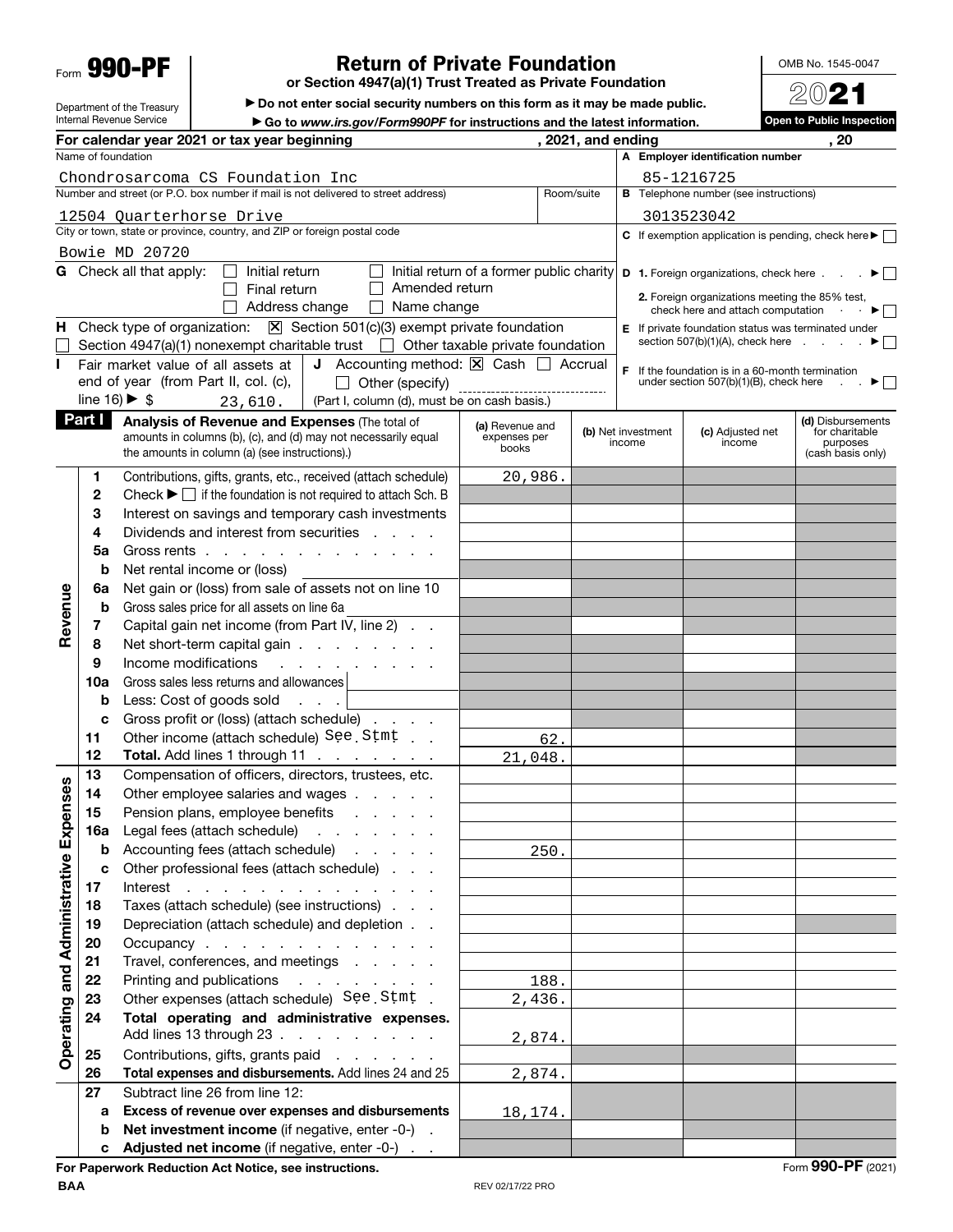|                             | Form 990-PF (2021) |                                                                                                                                                              |                   |                |                         | Page 2                |
|-----------------------------|--------------------|--------------------------------------------------------------------------------------------------------------------------------------------------------------|-------------------|----------------|-------------------------|-----------------------|
|                             | Part II            | <b>Balance Sheets</b> Attached schedules and amounts in the description column                                                                               | Beginning of year |                |                         | End of year           |
|                             |                    | should be for end-of-year amounts only. (See instructions.)                                                                                                  | (a) Book Value    | (b) Book Value |                         | (c) Fair Market Value |
|                             | 1                  | Cash-non-interest-bearing<br>and the contract of the contract of                                                                                             | 5,436.            | 23,610.        |                         | 23,610.               |
|                             | 2                  | Savings and temporary cash investments                                                                                                                       |                   |                |                         |                       |
|                             | 3                  | Accounts receivable                                                                                                                                          |                   |                |                         |                       |
|                             |                    |                                                                                                                                                              |                   |                |                         |                       |
|                             | 4                  | Pledges receivable $\blacktriangleright$                                                                                                                     |                   |                |                         |                       |
|                             |                    |                                                                                                                                                              |                   |                |                         |                       |
|                             | 5                  | Grants receivable                                                                                                                                            |                   |                |                         |                       |
|                             | 6                  | Receivables due from officers, directors, trustees, and other                                                                                                |                   |                |                         |                       |
|                             |                    | disqualified persons (attach schedule) (see instructions)                                                                                                    |                   |                |                         |                       |
|                             | 7                  | Other notes and loans receivable (attach schedule) > ____________________________                                                                            |                   |                |                         |                       |
|                             |                    |                                                                                                                                                              |                   |                |                         |                       |
|                             | 8                  | Inventories for sale or use                                                                                                                                  |                   |                |                         |                       |
| Assets                      | 9                  | Prepaid expenses and deferred charges                                                                                                                        |                   |                |                         |                       |
|                             | 10a                | Investments-U.S. and state government obligations (attach schedule)                                                                                          |                   |                |                         |                       |
|                             | b                  | Investments-corporate stock (attach schedule)                                                                                                                |                   |                |                         |                       |
|                             | c                  | Investments-corporate bonds (attach schedule)                                                                                                                |                   |                |                         |                       |
|                             | 11                 | Investments-land, buildings, and equipment: basis > _____________________________                                                                            |                   |                |                         |                       |
|                             |                    | Less: accumulated depreciation (attach schedule)<br>-------------------------------                                                                          |                   |                |                         |                       |
|                             | 12                 | Investments-mortgage loans                                                                                                                                   |                   |                |                         |                       |
|                             | 13                 | Investments-other (attach schedule)                                                                                                                          |                   |                |                         |                       |
|                             | 14                 | Land, buildings, and equipment: basis $\blacktriangleright$                                                                                                  |                   |                |                         |                       |
|                             |                    | Less: accumulated depreciation (attach schedule) > _____________________________                                                                             |                   |                |                         |                       |
|                             | 15                 |                                                                                                                                                              |                   |                |                         |                       |
|                             | 16                 | Total assets (to be completed by all filers-see the                                                                                                          |                   |                |                         |                       |
|                             |                    | instructions. Also, see page 1, item I)                                                                                                                      | 5,436.            | 23,610.        |                         | 23,610.               |
|                             | 17                 | Accounts payable and accrued expenses                                                                                                                        |                   |                |                         |                       |
|                             | 18                 | Grants payable                                                                                                                                               |                   |                |                         |                       |
|                             | 19                 | Deferred revenue                                                                                                                                             |                   |                |                         |                       |
|                             | 20                 | Loans from officers, directors, trustees, and other disqualified persons                                                                                     |                   |                |                         |                       |
| Liabilities                 | 21                 | Mortgages and other notes payable (attach schedule)                                                                                                          |                   |                |                         |                       |
|                             | 22                 | Other liabilities (describe $\blacktriangleright$                                                                                                            |                   |                |                         |                       |
|                             | 23                 | Total liabilities (add lines 17 through 22)                                                                                                                  |                   |                |                         |                       |
|                             |                    |                                                                                                                                                              |                   |                |                         |                       |
|                             |                    | Foundations that follow FASB ASC 958, check here $\triangleright \boxtimes$<br>and complete lines 24, 25, 29, and 30.                                        |                   |                |                         |                       |
|                             |                    |                                                                                                                                                              |                   |                |                         |                       |
|                             |                    | 24 Net assets without donor restrictions                                                                                                                     | 5,436.            | 23,610.        |                         |                       |
|                             | 25                 | Net assets with donor restrictions                                                                                                                           |                   |                |                         |                       |
|                             |                    | Foundations that do not follow FASB ASC 958, check here ▶ □                                                                                                  |                   |                |                         |                       |
|                             |                    | and complete lines 26 through 30.                                                                                                                            |                   |                |                         |                       |
|                             | 26                 | Capital stock, trust principal, or current funds.<br>and a state of                                                                                          |                   |                |                         |                       |
|                             | 27                 | Paid-in or capital surplus, or land, bldg., and equipment fund                                                                                               |                   |                |                         |                       |
|                             | 28                 | Retained earnings, accumulated income, endowment, or other funds                                                                                             |                   |                |                         |                       |
| Net Assets or Fund Balances | 29                 | Total net assets or fund balances (see instructions)                                                                                                         | 5,436.            | 23,610.        |                         |                       |
|                             | 30                 | Total liabilities and net assets/fund balances (see                                                                                                          |                   |                |                         |                       |
|                             |                    | $instructions)$ .                                                                                                                                            | 5,436.            | 23,610.        |                         |                       |
|                             | Part III           | Analysis of Changes in Net Assets or Fund Balances<br>1 Total net assets or fund balances at beginning of year-Part II, column (a), line 29 (must agree with |                   |                |                         |                       |
|                             |                    |                                                                                                                                                              |                   |                |                         |                       |
|                             |                    | 1                                                                                                                                                            | 5,436.            |                |                         |                       |
|                             |                    | 2 Enter amount from Part I, line 27a<br>and the contract of the contract of the contract of the contract of                                                  |                   | $\mathbf{2}$   | 18,174.                 |                       |
| З                           |                    | Other increases not included in line 2 (itemize) ▶                                                                                                           |                   |                | 3                       |                       |
| 4                           |                    |                                                                                                                                                              |                   |                | 4                       | 23,610.               |
| 5                           |                    | Decreases not included in line 2 (itemize) ▶<br>6 Total net assets or fund balances at end of year (line 4 minus line 5) - Part II, column (b), line 29.     |                   |                | $\overline{\mathbf{5}}$ |                       |
|                             |                    |                                                                                                                                                              |                   |                | $\bf 6$                 | 23,610.               |

Form **990-PF** (2021)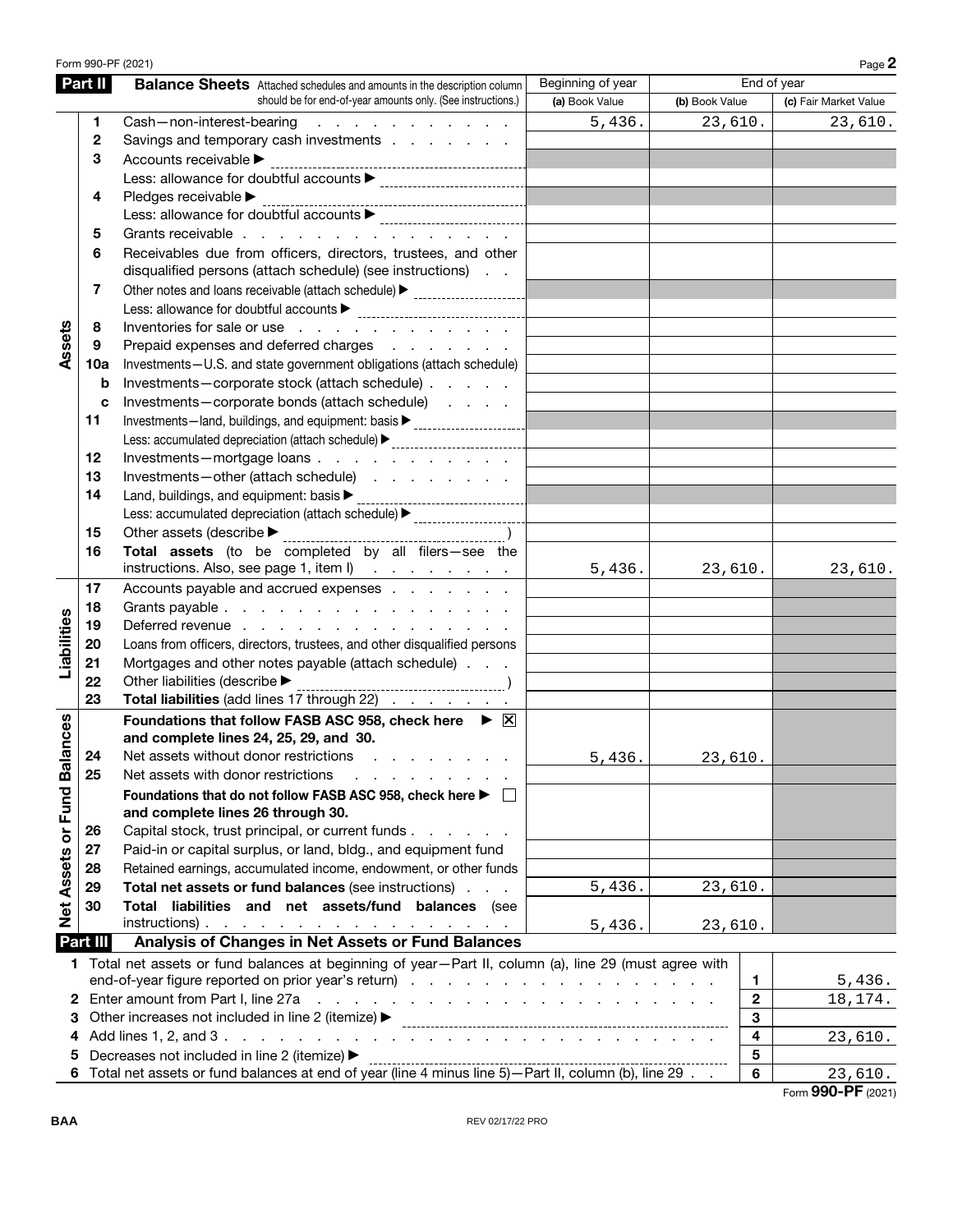|               | Form 990-PF (2021)                                                                                                     |                                                                                                                                              |                                                                                 |                                                 |                                                       | Page $3$                                                                 |
|---------------|------------------------------------------------------------------------------------------------------------------------|----------------------------------------------------------------------------------------------------------------------------------------------|---------------------------------------------------------------------------------|-------------------------------------------------|-------------------------------------------------------|--------------------------------------------------------------------------|
| Part IV       |                                                                                                                        | <b>Capital Gains and Losses for Tax on Investment Income</b>                                                                                 |                                                                                 |                                                 |                                                       |                                                                          |
|               |                                                                                                                        | (a) List and describe the kind(s) of property sold (for example, real estate,<br>2-story brick warehouse; or common stock, 200 shs. MLC Co.) |                                                                                 | (b) How acquired<br>P-Purchase<br>D-Donation    | (c) Date acquired<br>(mo., day, yr.)                  | (d) Date sold<br>(mo., day, yr.)                                         |
| 1a            |                                                                                                                        |                                                                                                                                              |                                                                                 |                                                 |                                                       |                                                                          |
| b             |                                                                                                                        |                                                                                                                                              |                                                                                 |                                                 |                                                       |                                                                          |
| c             |                                                                                                                        |                                                                                                                                              |                                                                                 |                                                 |                                                       |                                                                          |
| d             |                                                                                                                        |                                                                                                                                              |                                                                                 |                                                 |                                                       |                                                                          |
| e             |                                                                                                                        |                                                                                                                                              |                                                                                 |                                                 |                                                       |                                                                          |
|               | (f) Depreciation allowed<br>(g) Cost or other basis<br>(e) Gross sales price<br>(or allowable)<br>plus expense of sale |                                                                                                                                              |                                                                                 |                                                 | (h) Gain or (loss)<br>$((e)$ plus $(f)$ minus $(g)$ ) |                                                                          |
| а             |                                                                                                                        |                                                                                                                                              |                                                                                 |                                                 |                                                       |                                                                          |
| b             |                                                                                                                        |                                                                                                                                              |                                                                                 |                                                 |                                                       |                                                                          |
| c             |                                                                                                                        |                                                                                                                                              |                                                                                 |                                                 |                                                       |                                                                          |
| d             |                                                                                                                        |                                                                                                                                              |                                                                                 |                                                 |                                                       |                                                                          |
| е             |                                                                                                                        |                                                                                                                                              |                                                                                 |                                                 |                                                       |                                                                          |
|               |                                                                                                                        | Complete only for assets showing gain in column (h) and owned by the foundation on 12/31/69.                                                 |                                                                                 |                                                 |                                                       | (I) Gains (Col. (h) gain minus<br>col. (k), but not less than $-0$ -) or |
|               | (i) FMV as of $12/31/69$                                                                                               | (i) Adjusted basis<br>as of 12/31/69                                                                                                         |                                                                                 | (k) Excess of col. (i)<br>over col. (i), if any |                                                       | Losses (from col. (h))                                                   |
| а             |                                                                                                                        |                                                                                                                                              |                                                                                 |                                                 |                                                       |                                                                          |
| b             |                                                                                                                        |                                                                                                                                              |                                                                                 |                                                 |                                                       |                                                                          |
| c             |                                                                                                                        |                                                                                                                                              |                                                                                 |                                                 |                                                       |                                                                          |
| d             |                                                                                                                        |                                                                                                                                              |                                                                                 |                                                 |                                                       |                                                                          |
| е             |                                                                                                                        |                                                                                                                                              |                                                                                 |                                                 |                                                       |                                                                          |
| 2             | Capital gain net income or (net capital loss)                                                                          |                                                                                                                                              | If gain, also enter in Part I, line 7<br>If (loss), enter -0- in Part I, line 7 |                                                 | $\mathbf{2}$                                          |                                                                          |
| З             |                                                                                                                        | Net short-term capital gain or (loss) as defined in sections 1222(5) and (6):                                                                |                                                                                 |                                                 |                                                       |                                                                          |
|               |                                                                                                                        | If gain, also enter in Part I, line 8, column (c). See instructions. If (loss), enter -0- in $\vert$                                         |                                                                                 |                                                 |                                                       |                                                                          |
|               |                                                                                                                        |                                                                                                                                              |                                                                                 |                                                 | 3                                                     |                                                                          |
| <b>Part V</b> |                                                                                                                        | Excise Tax Based on Investment Income (Section 4940(a), 4940(b), or 4948 - see instructions)                                                 |                                                                                 |                                                 |                                                       |                                                                          |
| 1a            |                                                                                                                        | Exempt operating foundations described in section $4940(d)(2)$ , check here $\blacktriangleright \Box$ and enter "N/A" on line 1.            |                                                                                 |                                                 |                                                       |                                                                          |
|               | Date of ruling or determination letter:                                                                                | All other domestic foundations enter 1.39% (0.0139) of line 27b. Exempt foreign organizations,                                               | (attach copy of letter if necessary-see instructions)                           |                                                 | 1                                                     |                                                                          |
| b             |                                                                                                                        |                                                                                                                                              |                                                                                 |                                                 |                                                       |                                                                          |
| 2             |                                                                                                                        | Tax under section 511 (domestic section 4947(a)(1) trusts and taxable foundations only; others, enter -0-)                                   |                                                                                 |                                                 | 2                                                     |                                                                          |
| 3             | Add lines 1 and 2<br><b>Contractor</b>                                                                                 |                                                                                                                                              |                                                                                 |                                                 | 3                                                     | 0.                                                                       |
| 4             |                                                                                                                        | Subtitle A (income) tax (domestic section 4947(a)(1) trusts and taxable foundations only; others, enter -0-)                                 |                                                                                 |                                                 | 4                                                     |                                                                          |
| ວ             |                                                                                                                        | Tax based on investment income. Subtract line 4 from line 3. If zero or less, enter -0-                                                      |                                                                                 |                                                 | 5                                                     | О.                                                                       |
| 6             | Credits/Payments:                                                                                                      |                                                                                                                                              |                                                                                 |                                                 |                                                       |                                                                          |
| a             |                                                                                                                        | 2021 estimated tax payments and 2020 overpayment credited to 2021                                                                            |                                                                                 | 6a                                              |                                                       |                                                                          |
| b             |                                                                                                                        | Exempt foreign organizations—tax withheld at source                                                                                          |                                                                                 | 6b                                              |                                                       |                                                                          |
| c             |                                                                                                                        | Tax paid with application for extension of time to file (Form 8868)                                                                          |                                                                                 | 6c                                              |                                                       |                                                                          |
| d             | Backup withholding erroneously withheld                                                                                |                                                                                                                                              | and a straightful and a straight                                                | 6d                                              |                                                       |                                                                          |
| 7             |                                                                                                                        | Total credits and payments. Add lines 6a through 6d                                                                                          | and the company of the company                                                  | and a state of                                  | $\overline{7}$                                        |                                                                          |
| 8             |                                                                                                                        | Enter any penalty for underpayment of estimated tax. Check here $\Box$ if Form 2220 is attached                                              |                                                                                 |                                                 | 8                                                     |                                                                          |
| 9             |                                                                                                                        | Tax due. If the total of lines 5 and 8 is more than line 7, enter amount owed                                                                |                                                                                 |                                                 | 9                                                     | 0.                                                                       |
| 10            |                                                                                                                        | Overpayment. If line 7 is more than the total of lines 5 and 8, enter the amount overpaid                                                    |                                                                                 |                                                 | 10                                                    | $\boldsymbol{0}$ .                                                       |
| 11            | Enter the amount of line 10 to be: Credited to 2022 estimated tax ><br>Refunded                                        |                                                                                                                                              |                                                                                 |                                                 |                                                       | 11<br>000 DE                                                             |

Form **990-PF** (2021)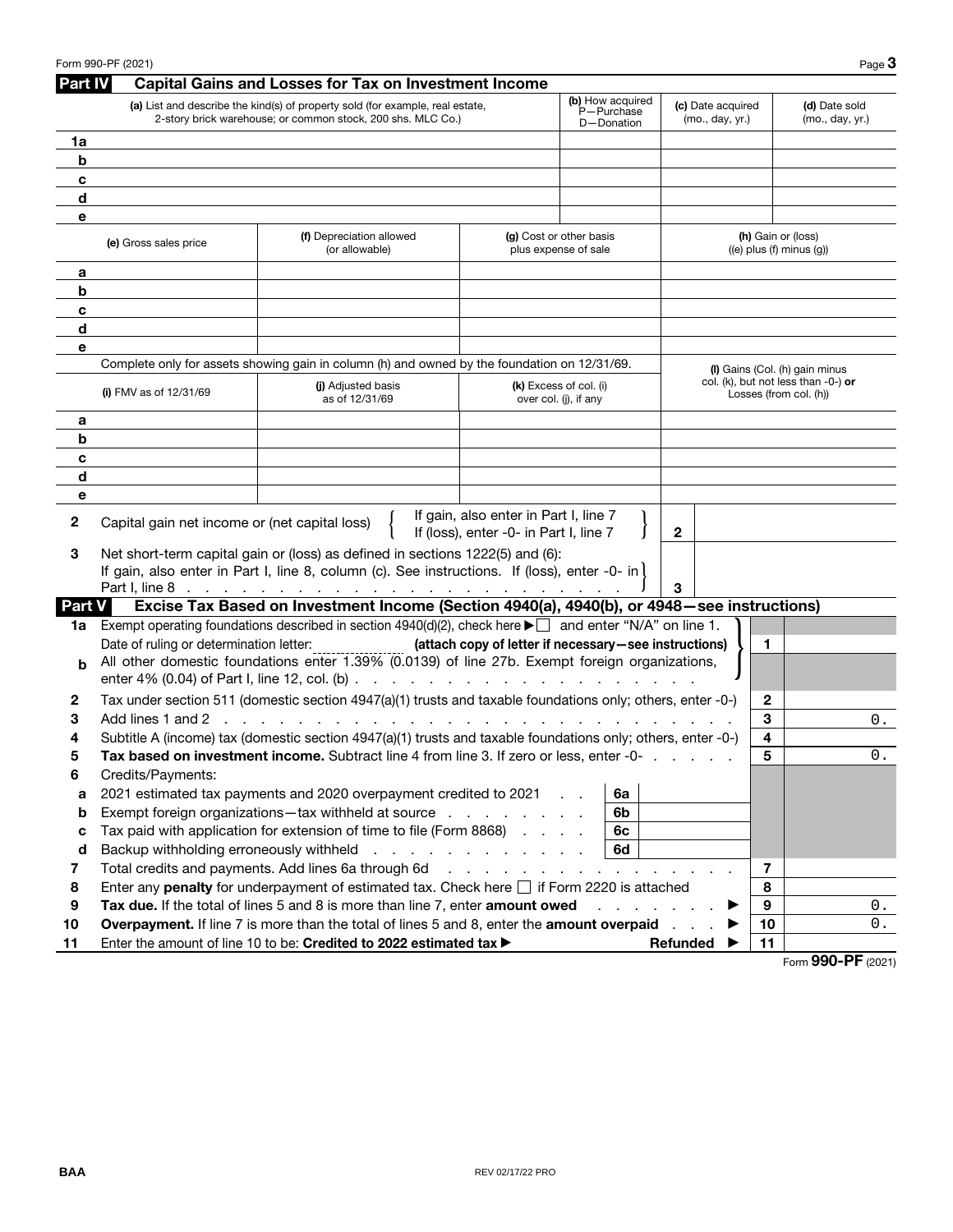|    | Form 990-PF (2021)                                                                                                                                                                                                                                                                                                                                                                                                                                                   |                |                           | Page 4             |
|----|----------------------------------------------------------------------------------------------------------------------------------------------------------------------------------------------------------------------------------------------------------------------------------------------------------------------------------------------------------------------------------------------------------------------------------------------------------------------|----------------|---------------------------|--------------------|
|    | <b>Part VI-A</b><br><b>Statements Regarding Activities</b>                                                                                                                                                                                                                                                                                                                                                                                                           |                |                           |                    |
|    | 1a During the tax year, did the foundation attempt to influence any national, state, or local legislation or did it<br>participate or intervene in any political campaign?<br>a construction of the construction of the construction of                                                                                                                                                                                                                              | 1a             | Yes                       | No<br>$\times$     |
| b  | Did it spend more than \$100 during the year (either directly or indirectly) for political purposes? See the                                                                                                                                                                                                                                                                                                                                                         |                |                           |                    |
|    | instructions for the definition<br>and a construction of the construction of the construction of the construction of the construction of the construction of the construction of the construction of the construction of the construction of the construction of<br>If the answer is "Yes" to 1a or 1b, attach a detailed description of the activities and copies of any materials<br>published or distributed by the foundation in connection with the activities. | 1 <sub>b</sub> |                           | ×                  |
| c  | Did the foundation file Form 1120-POL for this year?                                                                                                                                                                                                                                                                                                                                                                                                                 | 1 <sub>c</sub> |                           | $\times$           |
| d  | Enter the amount (if any) of tax on political expenditures (section 4955) imposed during the year:<br>(1) On the foundation. $\triangleright$ \$<br>(2) On foundation managers. $\triangleright$ \$                                                                                                                                                                                                                                                                  |                |                           |                    |
| е  | Enter the reimbursement (if any) paid by the foundation during the year for political expenditure tax imposed                                                                                                                                                                                                                                                                                                                                                        |                |                           |                    |
|    | on foundation managers. $\triangleright$ \$                                                                                                                                                                                                                                                                                                                                                                                                                          |                |                           |                    |
| 2  | Has the foundation engaged in any activities that have not previously been reported to the IRS?<br>If "Yes," attach a detailed description of the activities.                                                                                                                                                                                                                                                                                                        | $\mathbf{2}$   |                           | $\times$           |
| 3  | Has the foundation made any changes, not previously reported to the IRS, in its governing instrument, articles<br>of incorporation, or bylaws, or other similar instruments? If "Yes," attach a conformed copy of the changes.                                                                                                                                                                                                                                       | 3              |                           | ×                  |
| 4а | Did the foundation have unrelated business gross income of \$1,000 or more during the year?                                                                                                                                                                                                                                                                                                                                                                          | 4a             |                           | $\times$           |
| b  |                                                                                                                                                                                                                                                                                                                                                                                                                                                                      | 4 <sub>b</sub> |                           |                    |
| 5  | Was there a liquidation, termination, dissolution, or substantial contraction during the year?<br>If "Yes," attach the statement required by General Instruction T.                                                                                                                                                                                                                                                                                                  | 5              |                           | $\times$           |
| 6  | Are the requirements of section 508(e) (relating to sections 4941 through 4945) satisfied either:                                                                                                                                                                                                                                                                                                                                                                    |                |                           |                    |
|    | . By language in the governing instrument, or                                                                                                                                                                                                                                                                                                                                                                                                                        |                |                           |                    |
|    | . By state legislation that effectively amends the governing instrument so that no mandatory directions that                                                                                                                                                                                                                                                                                                                                                         |                |                           |                    |
|    |                                                                                                                                                                                                                                                                                                                                                                                                                                                                      | 6              |                           | ×                  |
| 7  | Did the foundation have at least \$5,000 in assets at any time during the year? If "Yes," complete Part II, col. (c), and Part XIV                                                                                                                                                                                                                                                                                                                                   | $\overline{7}$ | $\boldsymbol{\mathsf{x}}$ |                    |
| 8a | Enter the states to which the foundation reports or with which it is registered. See instructions.<br>MD                                                                                                                                                                                                                                                                                                                                                             |                |                           |                    |
| b  | If the answer is "Yes" to line 7, has the foundation furnished a copy of Form 990-PF to the Attorney General<br>(or designate) of each state as required by General Instruction G? If "No," attach explanation                                                                                                                                                                                                                                                       |                |                           |                    |
|    | Is the foundation claiming status as a private operating foundation within the meaning of section 4942(j)(3) or                                                                                                                                                                                                                                                                                                                                                      | 8b             | ×                         |                    |
| 9  | 4942(j)(5) for calendar year 2021 or the tax year beginning in 2021? See the instructions for Part XIII. If "Yes,"                                                                                                                                                                                                                                                                                                                                                   | 9              |                           | ×.                 |
| 10 | Did any persons become substantial contributors during the tax year? If "Yes," attach a schedule listing their                                                                                                                                                                                                                                                                                                                                                       |                |                           |                    |
|    |                                                                                                                                                                                                                                                                                                                                                                                                                                                                      | 10             | $\times$                  |                    |
| 11 | At any time during the year, did the foundation, directly or indirectly, own a controlled entity within the<br>meaning of section 512(b)(13)? If "Yes," attach schedule. See instructions                                                                                                                                                                                                                                                                            | 11             |                           | ×.                 |
|    | Did the foundation make a distribution to a donor advised fund over which the foundation or a disqualified<br>person had advisory privileges? If "Yes," attach statement. See instructions                                                                                                                                                                                                                                                                           | 12             |                           | ×                  |
| 13 | Did the foundation comply with the public inspection requirements for its annual returns and exemption application?<br>Website address > https://csfshayna.org                                                                                                                                                                                                                                                                                                       | 13             | ×                         |                    |
| 14 | The books are in care of $\blacktriangleright$ Jeffrey T Kramer<br>Telephone no. ▶ (301) 352-3042<br>Located at ▶ 12504 Quarterhorse Drive Bowie MD<br>$ZIP+4$ 20720<br>--------------------------------                                                                                                                                                                                                                                                             |                |                           |                    |
| 15 | Section 4947(a)(1) nonexempt charitable trusts filing Form 990-PF in lieu of Form 1041 - check here                                                                                                                                                                                                                                                                                                                                                                  |                |                           |                    |
| 16 | 15<br>At any time during calendar year 2021, did the foundation have an interest in or a signature or other authority                                                                                                                                                                                                                                                                                                                                                |                | Yes                       | No                 |
|    | over a bank, securities, or other financial account in a foreign country?                                                                                                                                                                                                                                                                                                                                                                                            | 16             |                           | $\times$           |
|    | See the instructions for exceptions and filing requirements for FinCEN Form 114. If "Yes," enter the name of<br>the foreign country ▶                                                                                                                                                                                                                                                                                                                                |                |                           |                    |
|    |                                                                                                                                                                                                                                                                                                                                                                                                                                                                      |                |                           | Form 990-PF (2021) |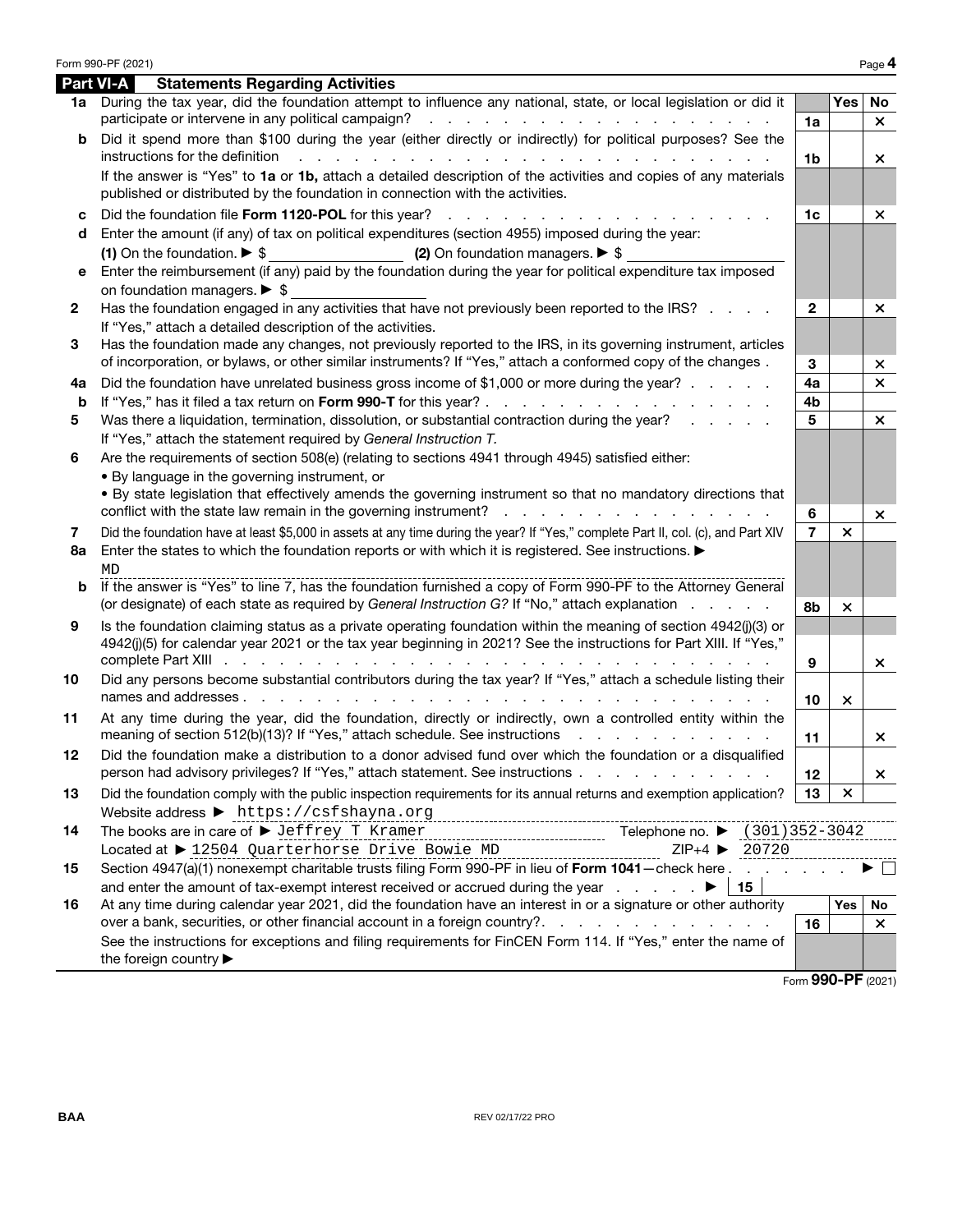|            | Form 990-PF (2021)                                                                                                                                                                                                                                            |                    |     | Page 5                    |
|------------|---------------------------------------------------------------------------------------------------------------------------------------------------------------------------------------------------------------------------------------------------------------|--------------------|-----|---------------------------|
|            | <b>Part VI-B</b><br>Statements Regarding Activities for Which Form 4720 May Be Required                                                                                                                                                                       |                    |     |                           |
|            | File Form 4720 if any item is checked in the "Yes" column, unless an exception applies.                                                                                                                                                                       |                    | Yes | No                        |
| 1a         | During the year, did the foundation (either directly or indirectly):                                                                                                                                                                                          |                    |     |                           |
|            | (1) Engage in the sale or exchange, or leasing of property with a disqualified person?                                                                                                                                                                        | 1a(1)              |     | ×                         |
|            | (2) Borrow money from, lend money to, or otherwise extend credit to (or accept it from) a disqualified                                                                                                                                                        |                    |     |                           |
|            | person?                                                                                                                                                                                                                                                       | 1a(2)              |     | ×                         |
|            | (3) Furnish goods, services, or facilities to (or accept them from) a disqualified person?                                                                                                                                                                    | 1a(3)              |     | $\boldsymbol{\mathsf{x}}$ |
|            | (4) Pay compensation to, or pay or reimburse the expenses of, a disqualified person?<br>and the company of the company of                                                                                                                                     | 1a(4)              |     | $\boldsymbol{\times}$     |
|            | (5) Transfer any income or assets to a disqualified person (or make any of either available for the benefit or                                                                                                                                                |                    |     |                           |
|            |                                                                                                                                                                                                                                                               | 1a(5)              |     | ×                         |
|            | (6) Agree to pay money or property to a government official? (Exception. Check "No" if the foundation<br>agreed to make a grant to or to employ the official for a period after termination of government service, if                                         |                    |     |                           |
|            | terminating within 90 days.)<br>a construction of the construction of the construction of the construction of the construction of the construction of the construction of the construction of the construction of the construction of the construction of the | 1a(6)              |     | $\times$                  |
| b          | If any answer is "Yes" to 1a(1)-(6), did any of the acts fail to qualify under the exceptions described in                                                                                                                                                    |                    |     |                           |
|            | Regulations section 53.4941(d)-3 or in a current notice regarding disaster assistance? See instructions                                                                                                                                                       | 1 <sub>b</sub>     |     |                           |
| C          | Organizations relying on a current notice regarding disaster assistance, check here<br>and a state of the state of the                                                                                                                                        |                    |     |                           |
| d          | Did the foundation engage in a prior year in any of the acts described in 1a, other than excepted acts, that                                                                                                                                                  |                    |     |                           |
|            | were not corrected before the first day of the tax year beginning in 2021?<br>and a straightful contract and a straight                                                                                                                                       | 1d                 |     | ×                         |
| 2          | Taxes on failure to distribute income (section 4942) (does not apply for years the foundation was a private                                                                                                                                                   |                    |     |                           |
|            | operating foundation defined in section 4942(j)(3) or 4942(j)(5)):                                                                                                                                                                                            |                    |     |                           |
| a          | At the end of tax year 2021, did the foundation have any undistributed income (Part XII, lines 6d and 6e) for                                                                                                                                                 |                    |     |                           |
|            | tax year(s) beginning before 2021?<br>.                                                                                                                                                                                                                       | 2a                 |     | ×                         |
|            | If "Yes," list the years > 20 , 20 , 20 , 20 , 20 , 20                                                                                                                                                                                                        |                    |     |                           |
| b          | Are there any years listed in 2a for which the foundation is not applying the provisions of section $4942(a)(2)$                                                                                                                                              |                    |     |                           |
|            | (relating to incorrect valuation of assets) to the year's undistributed income? (If applying section 4942(a)(2) to                                                                                                                                            |                    |     |                           |
|            | all years listed, answer "No" and attach statement – see instructions.)                                                                                                                                                                                       | 2 <sub>b</sub>     |     |                           |
| с          | If the provisions of section $4942(a)(2)$ are being applied to any of the years listed in 2a, list the years here.                                                                                                                                            |                    |     |                           |
|            | ▶ 20, 20, 20, 20, 20<br>Did the foundation hold more than a 2% direct or indirect interest in any business enterprise at any time                                                                                                                             |                    |     |                           |
| За         | during the year?                                                                                                                                                                                                                                              | 3a                 |     | $\times$                  |
|            |                                                                                                                                                                                                                                                               |                    |     |                           |
| b          | If "Yes," did it have excess business holdings in 2021 as a result of (1) any purchase by the foundation or<br>disqualified persons after May 26, 1969; (2) the lapse of the 5-year period (or longer period approved by the                                  |                    |     |                           |
|            | Commissioner under section 4943(c)(7)) to dispose of holdings acquired by gift or bequest; or (3) the lapse of                                                                                                                                                |                    |     |                           |
|            | the 10-, 15-, or 20-year first phase holding period? (Use Form 4720, Schedule C, to determine if the                                                                                                                                                          |                    |     |                           |
|            |                                                                                                                                                                                                                                                               | 3b                 |     |                           |
| 4а         | Did the foundation invest during the year any amount in a manner that would jeopardize its charitable purposes?                                                                                                                                               | 4a                 |     | $\times$                  |
| b          | Did the foundation make any investment in a prior year (but after December 31, 1969) that could jeopardize its                                                                                                                                                |                    |     |                           |
|            | charitable purpose that had not been removed from jeopardy before the first day of the tax year beginning in 2021?                                                                                                                                            | 4b                 |     | $\times$                  |
| <b>BAA</b> | REV 02/17/22 PRO                                                                                                                                                                                                                                              | Form 990-PF (2021) |     |                           |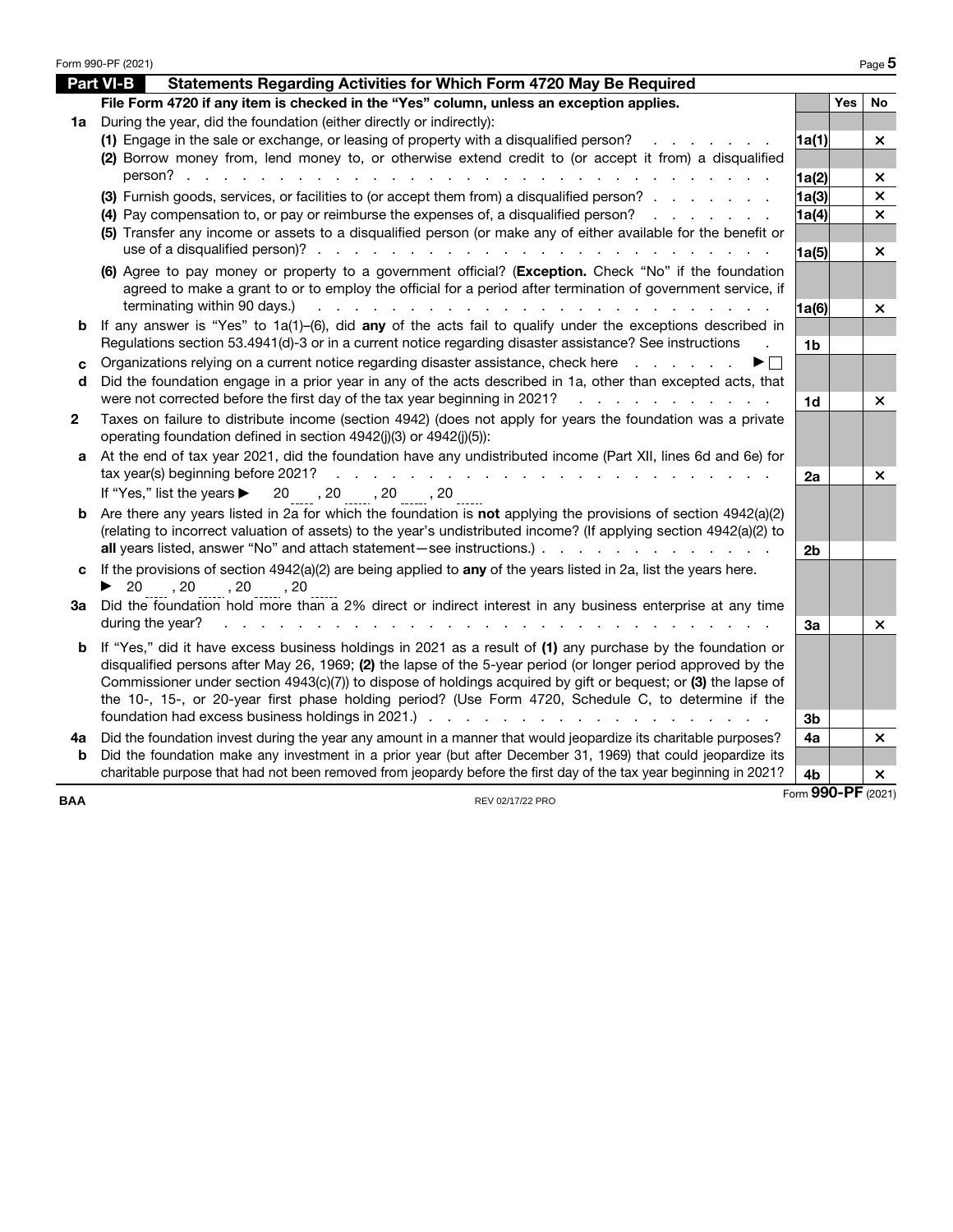|          | Form 990-PF (2021)                                                                                                                                                                                                                 |                |            | Page $6$              |
|----------|------------------------------------------------------------------------------------------------------------------------------------------------------------------------------------------------------------------------------------|----------------|------------|-----------------------|
|          | <b>Part VI-B</b><br>Statements Regarding Activities for Which Form 4720 May Be Required (continued)                                                                                                                                |                |            |                       |
| 5а       | During the year, did the foundation pay or incur any amount to:                                                                                                                                                                    |                | <b>Yes</b> | <b>No</b>             |
|          | (1) Carry on propaganda, or otherwise attempt to influence legislation (section 4945(e))?<br>and a state of the state of the                                                                                                       | 5a(1)          |            | $\times$              |
|          | (2) Influence the outcome of any specific public election (see section 4955); or to carry on, directly or                                                                                                                          |                |            |                       |
|          |                                                                                                                                                                                                                                    | 5a(2)          |            | $\times$              |
|          | (3) Provide a grant to an individual for travel, study, or other similar purposes?                                                                                                                                                 | 5a(3)          |            | $\mathsf{x}$          |
|          | (4) Provide a grant to an organization other than a charitable, etc., organization described in section 4945(d)                                                                                                                    |                |            |                       |
|          | $(4)(A)?$ See instructions entertainment in the contract of the contract of the contract of the contract of the contract of the contract of $(4)(A)?$ See instructions entertainment of the contract of the contract of $(4)(A)$ ? | 5a(4)          |            | $\times$              |
|          | (5) Provide for any purpose other than religious, charitable, scientific, literary, or educational purposes, or for                                                                                                                |                |            |                       |
| b        | If any answer is "Yes" to $5a(1)$ –(5), did any of the transactions fail to qualify under the exceptions described                                                                                                                 | 5a(5)          |            | $\times$              |
|          | in Regulations section 53.4945 or in a current notice regarding disaster assistance? See instructions                                                                                                                              | 5 <sub>b</sub> |            |                       |
| c        | Organizations relying on a current notice regarding disaster assistance, check here<br>▶ │ │                                                                                                                                       |                |            |                       |
| d        | If the answer is "Yes" to question 5a(4), does the foundation claim exemption from the tax because it                                                                                                                              |                |            |                       |
|          |                                                                                                                                                                                                                                    | 5d             |            |                       |
|          | If "Yes," attach the statement required by Regulations section 53.4945-5(d).                                                                                                                                                       |                |            |                       |
| 6а       | Did the foundation, during the year, receive any funds, directly or indirectly, to pay premiums on a personal                                                                                                                      |                |            |                       |
|          | benefit contract?                                                                                                                                                                                                                  | 6а             |            | $\times$              |
| b        | Did the foundation, during the year, pay premiums, directly or indirectly, on a personal benefit contract? .                                                                                                                       | 6b             |            | $\boldsymbol{\times}$ |
|          | If "Yes" to 6b, file Form 8870.                                                                                                                                                                                                    |                |            |                       |
| 7a       | At any time during the tax year, was the foundation a party to a prohibited tax shelter transaction?                                                                                                                               | 7a             |            | $\mathsf{x}$          |
| b        | If "Yes," did the foundation receive any proceeds or have any net income attributable to the transaction? .                                                                                                                        | 7b             |            |                       |
| 8        | Is the foundation subject to the section 4960 tax on payment(s) of more than \$1,000,000 in remuneration or                                                                                                                        |                |            |                       |
|          | excess parachute payment(s) during the year?.<br>$\frac{1}{2}$ , $\frac{1}{2}$ , $\frac{1}{2}$ , $\frac{1}{2}$ , $\frac{1}{2}$ , $\frac{1}{2}$ , $\frac{1}{2}$ , $\frac{1}{2}$ , $\frac{1}{2}$ , $\frac{1}{2}$                     | 8              |            |                       |
| Part VII | Information About Officers, Directors, Trustees, Foundation Managers, Highly Paid Employees,                                                                                                                                       |                |            |                       |
|          | and Contractors                                                                                                                                                                                                                    |                |            |                       |

**1 List all officers, directors, trustees, and foundation managers and their compensation. See instructions.**

| (a) Name and address                   | (b) Title, and average<br>hours per week<br>devoted to position | (c) Compensation<br>(If not paid,<br>enter -0-) | (d) Contributions to<br>employee benefit plans<br>and deferred compensation | (e) Expense account,<br>other allowances |
|----------------------------------------|-----------------------------------------------------------------|-------------------------------------------------|-----------------------------------------------------------------------------|------------------------------------------|
| Jeffrey Todd Kramer                    | President                                                       |                                                 |                                                                             |                                          |
| 12504 Quarterhorse Dr Bowie MD 20720   | 30.00                                                           | 0.                                              |                                                                             |                                          |
| Ronald Karp                            | Vice President                                                  |                                                 |                                                                             |                                          |
| 8111 River Road #122 Bethesda MD 20817 | 2.50                                                            | $\mathbf{0}$                                    |                                                                             |                                          |
| Rick Kramer                            | Treasurer                                                       |                                                 |                                                                             |                                          |
| 107 Saxony Dr Mount Laurel NJ 08054    | 2.50                                                            | 0.                                              |                                                                             |                                          |
| Abigale Snyder                         | Secretary                                                       |                                                 |                                                                             |                                          |
| 3912 York Lane Bowie MD 20715          | 6.00                                                            | 0                                               |                                                                             |                                          |

**2 Compensation of five highest-paid employees (other than those included on line 1—see instructions). If none, enter "NONE."**

| (a) Name and address of each employee paid more than \$50,000 | (b) Title, and average<br>hours per week<br>devoted to position | (c) Compensation | (d) Contributions to<br>compensation | employee benefit (e) Expense account,<br>plans and deferred other allowances |  |
|---------------------------------------------------------------|-----------------------------------------------------------------|------------------|--------------------------------------|------------------------------------------------------------------------------|--|
| None                                                          |                                                                 |                  |                                      |                                                                              |  |
|                                                               |                                                                 |                  |                                      |                                                                              |  |
|                                                               |                                                                 |                  |                                      |                                                                              |  |
|                                                               |                                                                 |                  |                                      |                                                                              |  |
|                                                               |                                                                 |                  |                                      |                                                                              |  |
| Total number of other employees paid over \$50,000            |                                                                 |                  | <u> 2002 - 2003</u> - 2004 - 2005    |                                                                              |  |
| $E_{\text{arm}}$ QQ $\Omega$ _DE (2021)                       |                                                                 |                  |                                      |                                                                              |  |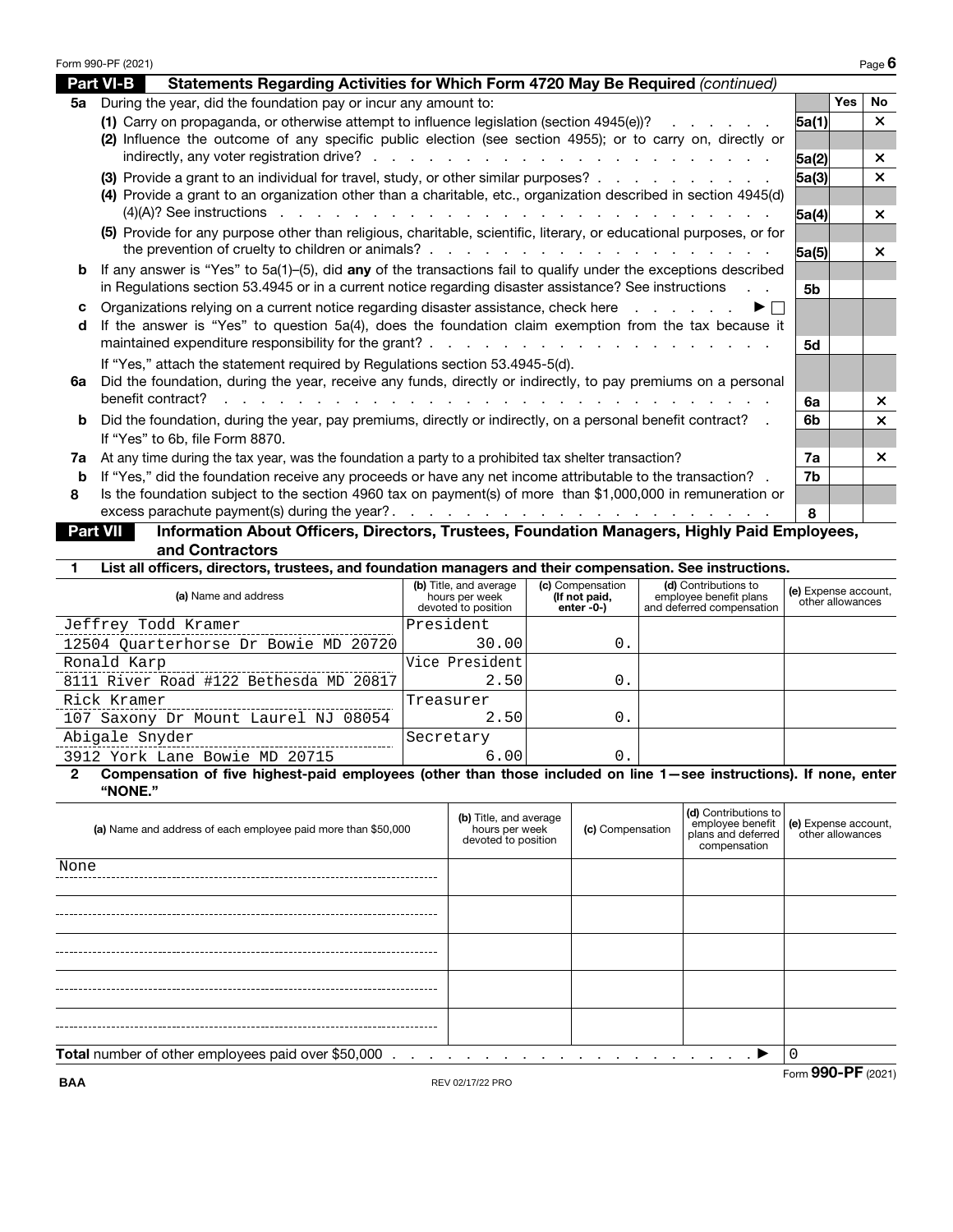|             | <b>Part VII</b><br>Information About Officers, Directors, Trustees, Foundation Managers, Highly Paid Employees,<br>and Contractors (continued)                                                                                                            |                   |
|-------------|-----------------------------------------------------------------------------------------------------------------------------------------------------------------------------------------------------------------------------------------------------------|-------------------|
| 3           | Five highest-paid independent contractors for professional services. See instructions. If none, enter "NONE."                                                                                                                                             |                   |
|             | (a) Name and address of each person paid more than \$50,000<br>(b) Type of service                                                                                                                                                                        | (c) Compensation  |
| <b>NONE</b> |                                                                                                                                                                                                                                                           |                   |
|             |                                                                                                                                                                                                                                                           |                   |
|             |                                                                                                                                                                                                                                                           |                   |
|             |                                                                                                                                                                                                                                                           |                   |
|             |                                                                                                                                                                                                                                                           |                   |
|             |                                                                                                                                                                                                                                                           |                   |
|             |                                                                                                                                                                                                                                                           |                   |
|             |                                                                                                                                                                                                                                                           |                   |
|             |                                                                                                                                                                                                                                                           |                   |
|             | Total number of others receiving over \$50,000 for professional services<br>$\mathcal{L}$ , and the set of the set of the set of the set of $\mathcal{L}$                                                                                                 | 0                 |
|             | Part VIII-A<br><b>Summary of Direct Charitable Activities</b>                                                                                                                                                                                             |                   |
|             | List the foundation's four largest direct charitable activities during the tax year. Include relevant statistical information such as the number of<br>organizations and other beneficiaries served, conferences convened, research papers produced, etc. | <b>Expenses</b>   |
| 1           | Website: Chondrosarcoma Foundation Csfshayna.org                                                                                                                                                                                                          |                   |
|             |                                                                                                                                                                                                                                                           |                   |
| 2           | Event: Chondrosarcoma Awareness Day, February 6, 2021                                                                                                                                                                                                     | 678.              |
|             |                                                                                                                                                                                                                                                           |                   |
|             |                                                                                                                                                                                                                                                           | 400.              |
| 3           | Event: Virtual Dialogue 2: Innovations in Diagnosing and treating                                                                                                                                                                                         |                   |
|             | Chondrosarcoma (March 20, 2021                                                                                                                                                                                                                            |                   |
|             |                                                                                                                                                                                                                                                           | 250.              |
| 4           | Event: Virtual Dialogue 3: Taking Charge of Your Care September 14,<br>2021                                                                                                                                                                               |                   |
|             |                                                                                                                                                                                                                                                           | 332.              |
|             | <b>Part VIII-B</b><br><b>Summary of Program-Related Investments (see instructions)</b>                                                                                                                                                                    |                   |
|             | Describe the two largest program-related investments made by the foundation during the tax year on lines 1 and 2.                                                                                                                                         | Amount            |
| 1           |                                                                                                                                                                                                                                                           |                   |
|             |                                                                                                                                                                                                                                                           |                   |
|             |                                                                                                                                                                                                                                                           |                   |
| 2           |                                                                                                                                                                                                                                                           |                   |
|             |                                                                                                                                                                                                                                                           |                   |
|             | All other program-related investments. See instructions.                                                                                                                                                                                                  |                   |
| 3           |                                                                                                                                                                                                                                                           |                   |
|             |                                                                                                                                                                                                                                                           |                   |
|             |                                                                                                                                                                                                                                                           |                   |
|             | Total. Add lines 1 through 3<br>▸                                                                                                                                                                                                                         | Form 990-PF (2021 |
| <b>BAA</b>  | REV 02/17/22 PRO                                                                                                                                                                                                                                          |                   |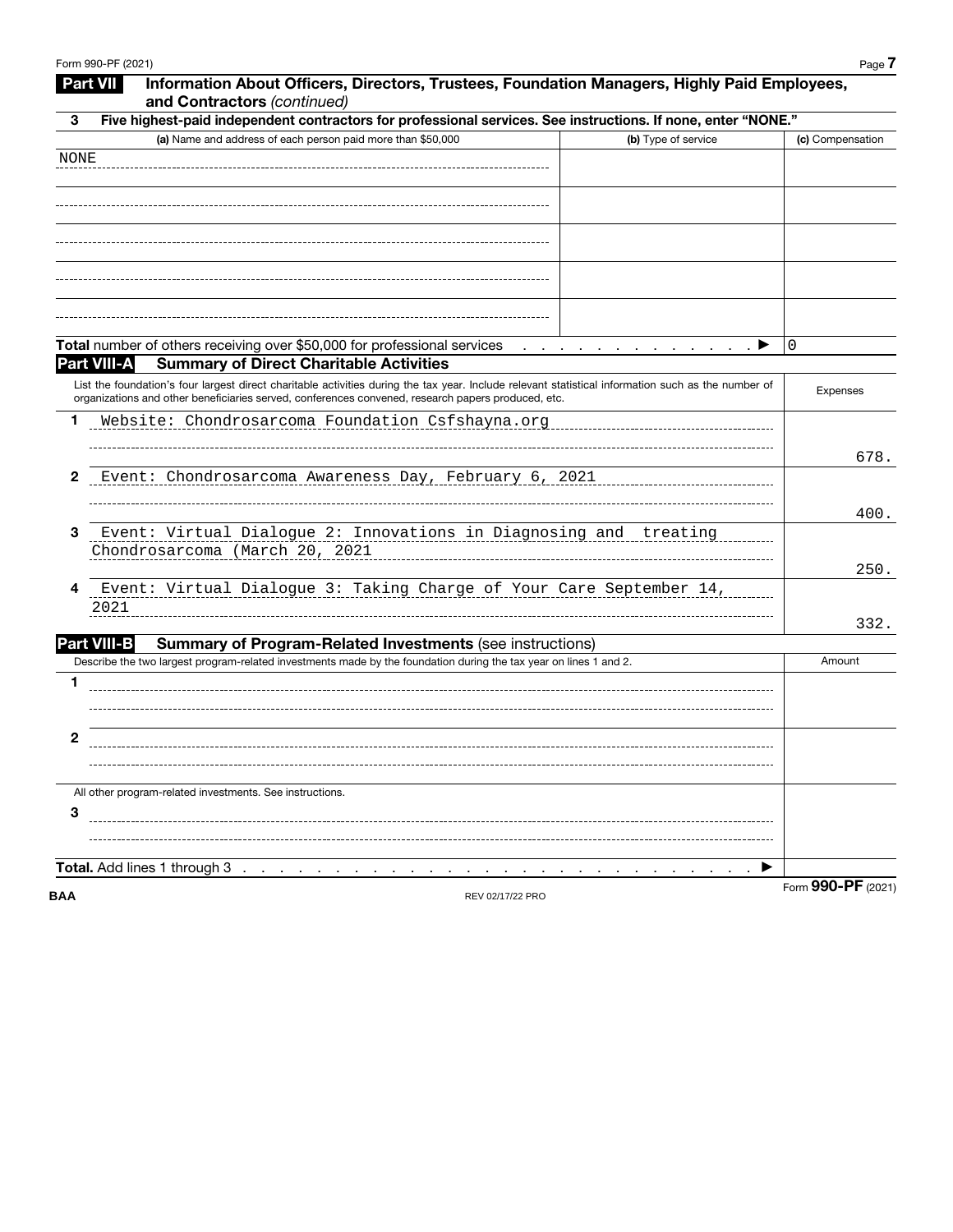|                | Form 990-PF (2021)                                                                                                                                                                                                                                   |                         | Page 8             |
|----------------|------------------------------------------------------------------------------------------------------------------------------------------------------------------------------------------------------------------------------------------------------|-------------------------|--------------------|
| <b>Part IX</b> | Minimum Investment Return (All domestic foundations must complete this part. Foreign foundations,                                                                                                                                                    |                         |                    |
|                | see instructions.)                                                                                                                                                                                                                                   |                         |                    |
| 1              | Fair market value of assets not used (or held for use) directly in carrying out charitable, etc.,                                                                                                                                                    |                         |                    |
|                | purposes:                                                                                                                                                                                                                                            |                         |                    |
| a              | Average monthly fair market value of securities enterstanding and an analyze of the second of the second of the second second second second second second second second second second second second second second second secon                       | 1a                      |                    |
| b              | Average of monthly cash balances<br>the contract of the contract of the contract of the contract of the contract of                                                                                                                                  | 1 <sub>b</sub>          | 12,000.            |
| c              |                                                                                                                                                                                                                                                      | 1 <sub>c</sub>          |                    |
| d              |                                                                                                                                                                                                                                                      | 1 <sub>d</sub>          | 12,000.            |
| e              | Reduction claimed for blockage or other factors reported on lines 1a and                                                                                                                                                                             |                         |                    |
|                | 1c (attach detailed explanation). $\ldots$ $\ldots$ $\ldots$ $\ldots$ $\ldots$ $\ldots$   1e                                                                                                                                                         |                         |                    |
| 2              |                                                                                                                                                                                                                                                      | $\mathbf 2$             |                    |
| 3              |                                                                                                                                                                                                                                                      | 3                       | 12,000.            |
| 4              | Cash deemed held for charitable activities. Enter 1.5% (0.015) of line 3 (for greater amount, see                                                                                                                                                    |                         |                    |
|                |                                                                                                                                                                                                                                                      | 4                       | 180.               |
| 5              | Net value of noncharitable-use assets. Subtract line 4 from line 3                                                                                                                                                                                   | 5                       | 11,820.            |
| 6              | Minimum investment return. Enter 5% (0.05) of line 5.                                                                                                                                                                                                | 6                       | 591.               |
| <b>Part X</b>  | Distributable Amount (see instructions) (Section 4942(j)(3) and (j)(5) private operating foundations                                                                                                                                                 |                         |                    |
|                | and certain foreign organizations, check here $\blacktriangleright \Box$ and do not complete this part.)                                                                                                                                             |                         |                    |
| 1              | Minimum investment return from Part IX, line 6<br>a construction of the construction of the construction                                                                                                                                             | $\mathbf{1}$            | 591.               |
| 2a             | Tax on investment income for 2021 from Part V, line 5 $\ldots$ $\ldots$ $\ldots$   2a<br>0.                                                                                                                                                          |                         |                    |
| b              | Income tax for 2021. (This does not include the tax from Part V.) $\ldots$   2b                                                                                                                                                                      |                         |                    |
| C              | Add lines 2a and 2b<br>and a construction of the construction of the construction of the construction of the construction of the construction of the construction of the construction of the construction of the construction of the construction of | 2c                      | 0.                 |
| 3              | Distributable amount before adjustments. Subtract line 2c from line 1                                                                                                                                                                                | 3                       | 591.               |
| 4              |                                                                                                                                                                                                                                                      | 4                       |                    |
| 5              |                                                                                                                                                                                                                                                      | $\overline{\mathbf{5}}$ | 591.               |
| 6              |                                                                                                                                                                                                                                                      | 6                       |                    |
| 7              | Distributable amount as adjusted. Subtract line 6 from line 5. Enter here and on Part XII,                                                                                                                                                           |                         |                    |
|                |                                                                                                                                                                                                                                                      | $\overline{7}$          | 591.               |
|                | <b>Part XI</b> Qualifying Distributions (see instructions)                                                                                                                                                                                           |                         |                    |
| 1.             | Amounts paid (including administrative expenses) to accomplish charitable, etc., purposes:                                                                                                                                                           |                         |                    |
| a              | Expenses, contributions, gifts, etc. - total from Part I, column (d), line 26                                                                                                                                                                        | 1a                      |                    |
| b              |                                                                                                                                                                                                                                                      | 1 <sub>b</sub>          |                    |
| 2              | Amounts paid to acquire assets used (or held for use) directly in carrying out charitable, etc.,                                                                                                                                                     |                         |                    |
|                |                                                                                                                                                                                                                                                      | $\mathbf{2}$            |                    |
| 3              | Amounts set aside for specific charitable projects that satisfy the:                                                                                                                                                                                 |                         |                    |
| a              |                                                                                                                                                                                                                                                      | За                      |                    |
| b              |                                                                                                                                                                                                                                                      | 3 <sub>b</sub>          |                    |
| 4              | <b>Qualifying distributions.</b> Add lines 1a through 3b. Enter here and on Part XII, line 4.                                                                                                                                                        | $\overline{\mathbf{4}}$ |                    |
| <b>BAA</b>     | REV 02/17/22 PRO                                                                                                                                                                                                                                     |                         | Form 990-PF (2021) |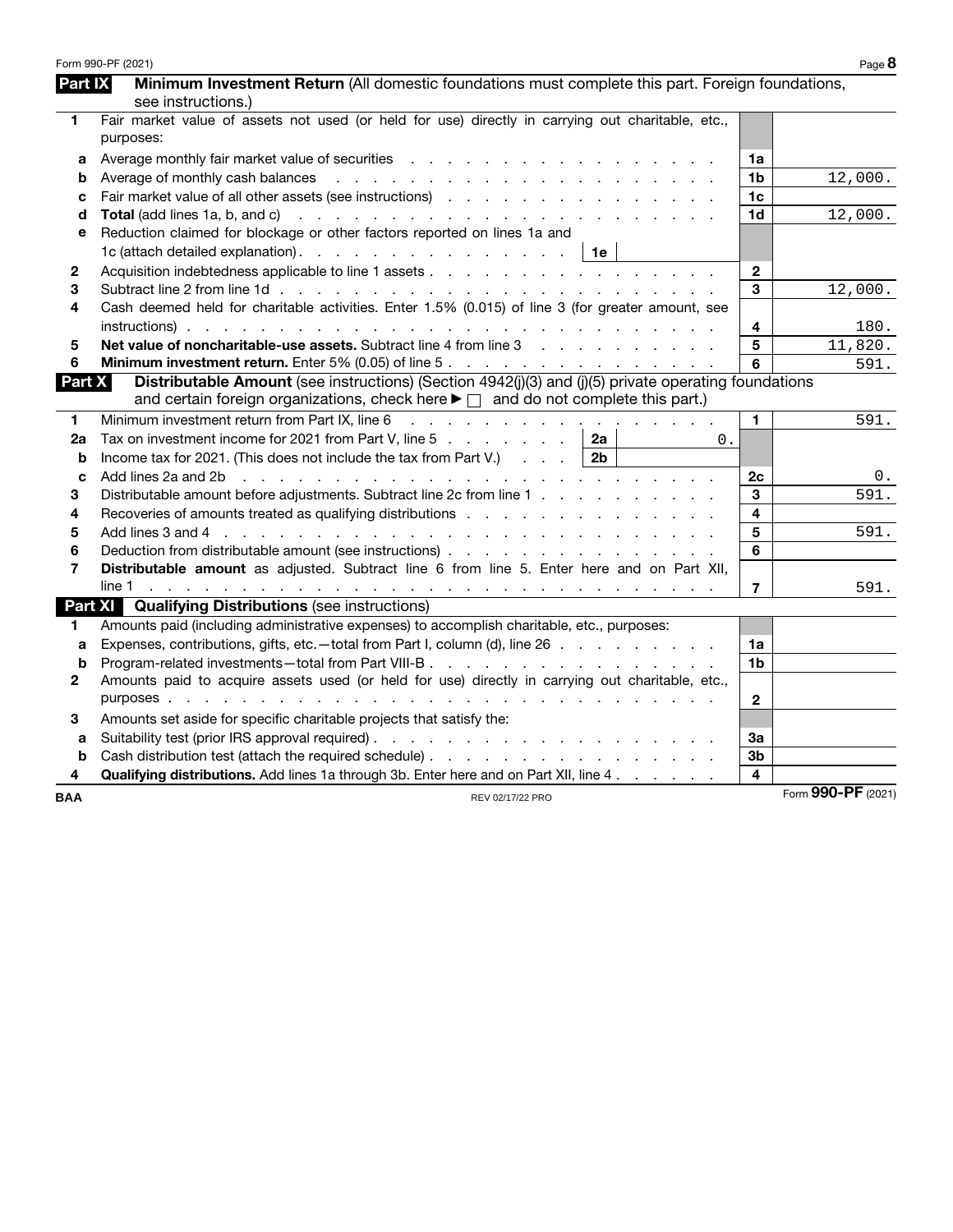| Part XII       | <b>Undistributed Income</b> (see instructions)                                                                                  |               |                            |             |             |
|----------------|---------------------------------------------------------------------------------------------------------------------------------|---------------|----------------------------|-------------|-------------|
|                |                                                                                                                                 | (a)<br>Corpus | (b)<br>Years prior to 2020 | (c)<br>2020 | (d)<br>2021 |
| 1.             | Distributable amount for 2021 from Part X, line 7                                                                               |               |                            |             | 591.        |
| $\mathbf{2}$   | Undistributed income, if any, as of the end of 2021:                                                                            |               |                            |             |             |
| a              | Enter amount for 2020 only                                                                                                      |               |                            |             |             |
| b              | Total for prior years: 20, 30, 20                                                                                               |               |                            |             |             |
| 3              | Excess distributions carryover, if any, to 2021:                                                                                |               |                            |             |             |
| a              | From 2016 $\ldots$ $\ldots$ $\ldots$<br>0.                                                                                      |               |                            |             |             |
| b              | 0.<br>From 2017 $\, \cdot \,$ $\, \cdot \,$ $\, \cdot \,$ $\, \cdot \,$ $\,$ $\,$                                               |               |                            |             |             |
| C              | 0.<br>From 2018                                                                                                                 |               |                            |             |             |
| d              | 0.<br>From 2019 $\, \ldots \, \ldots \, \, . \, \,$                                                                             |               |                            |             |             |
| е              | 2,289.<br>From 2020<br><b><i>Contract Contract Contract</i></b>                                                                 |               |                            |             |             |
| f              | Total of lines 3a through e                                                                                                     | 2,289.        |                            |             |             |
| 4              | Qualifying distributions for 2021 from Part XI,<br>line 4: $\triangleright$ \$                                                  |               |                            |             |             |
| a              | Applied to 2020, but not more than line 2a.                                                                                     |               |                            |             |             |
|                | <b>b</b> Applied to undistributed income of prior years                                                                         |               |                            |             |             |
|                | (Election required - see instructions)                                                                                          |               |                            |             |             |
| C              | Treated as distributions out of corpus (Election<br>required-see instructions)                                                  |               |                            |             |             |
| d              | Applied to 2021 distributable amount<br>$\sim$ $\sim$ $\sim$                                                                    |               |                            |             |             |
| e              | Remaining amount distributed out of corpus                                                                                      | 0.            |                            |             |             |
| 5              | Excess distributions carryover applied to 2021                                                                                  |               |                            |             |             |
|                | (If an amount appears in column (d), the same<br>amount must be shown in column (a).)                                           |               |                            |             |             |
| 6              | Enter the net total of each column as<br>indicated below:                                                                       |               |                            |             |             |
| a              | Corpus. Add lines 3f, 4c, and 4e. Subtract line 5                                                                               | 2,289.        |                            |             |             |
| b              | Prior years' undistributed income. Subtract<br>line 4b from line 2b<br>.                                                        |               | 0.                         |             |             |
| c              | Enter the amount of prior years' undistributed                                                                                  |               |                            |             |             |
|                | income for which a notice of deficiency has<br>been issued, or on which the section 4942(a)<br>tax has been previously assessed |               |                            |             |             |
| d              | Subtract line 6c from line 6b. Taxable                                                                                          |               |                            |             |             |
|                | amount-see instructions<br>and the contract of the con-                                                                         |               | $0$ .                      |             |             |
|                | Undistributed income for 2020. Subtract line<br>4a from line 2a. Taxable amount-see<br>instructions                             |               |                            | 0.          |             |
| f              | Undistributed income for 2021. Subtract lines                                                                                   |               |                            |             |             |
|                | 4d and 5 from line 1. This amount must be                                                                                       |               |                            |             |             |
|                | distributed in 2022 $\ldots$ , $\ldots$                                                                                         |               |                            |             | 591.        |
| $\overline{7}$ | Amounts treated as distributions out of corpus                                                                                  |               |                            |             |             |
|                | to satisfy requirements imposed by section<br>170(b)(1)(F) or 4942(g)(3) (Election may be<br>required - see instructions)       |               |                            |             |             |
| 8              | Excess distributions carryover from 2016 not                                                                                    |               |                            |             |             |
|                | applied on line 5 or line 7 (see instructions).                                                                                 | 0.            |                            |             |             |
| 9              | Excess distributions carryover to 2022.<br>Subtract lines 7 and 8 from line 6a<br>$\mathbf{1}$ and $\mathbf{1}$                 | 2,289.        |                            |             |             |
| 10             | Analysis of line 9:                                                                                                             |               |                            |             |             |
| a              | 0.<br>Excess from 2017                                                                                                          |               |                            |             |             |
| b              | $\overline{0}$ .<br>Excess from 2018                                                                                            |               |                            |             |             |
| C              | $\overline{0}$ .<br>Excess from 2019                                                                                            |               |                            |             |             |
| d              | $\overline{2,289}$ .<br>Excess from 2020 $\ldots$ .                                                                             |               |                            |             |             |
| е              | $0$ .<br>Excess from $2021$                                                                                                     |               |                            |             |             |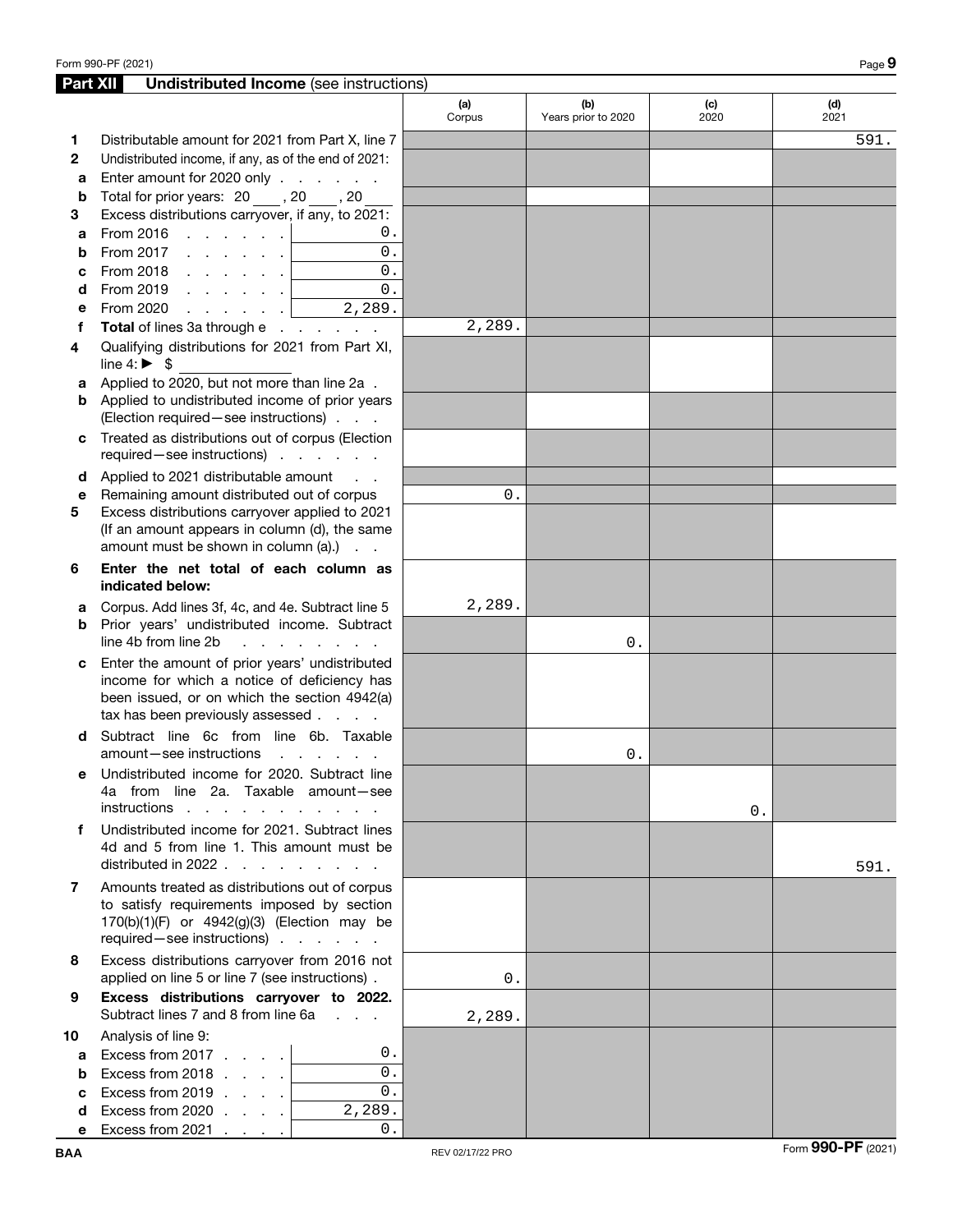|                  | Form 990-PF (2021)                                                                                                                                |          |          |               |            | Page 10                         |
|------------------|---------------------------------------------------------------------------------------------------------------------------------------------------|----------|----------|---------------|------------|---------------------------------|
| <b>Part XIII</b> | <b>Private Operating Foundations (see instructions and Part VI-A, question 9)</b>                                                                 |          |          |               |            | N/A                             |
|                  | 1a If the foundation has received a ruling or determination letter that it is a private operating                                                 |          |          |               |            |                                 |
|                  | foundation, and the ruling is effective for 2021, enter the date of the ruling                                                                    |          |          | ▶             | 08/04/2020 |                                 |
| b                | Check box to indicate whether the foundation is a private operating foundation described in section                                               |          |          |               | $\Box$     | 4942(j)(3) or $\Box$ 4942(j)(5) |
| 2a               | Enter the lesser of the adjusted net                                                                                                              | Tax year |          | Prior 3 years |            | (e) Total                       |
|                  | income from Part I or the minimum<br>investment return from Part IX for                                                                           | (a) 2021 | (b) 2020 | $(c)$ 2019    | $(d)$ 2018 |                                 |
|                  | each year listed $\ldots$                                                                                                                         | 18,174.  | 5,436.   |               |            |                                 |
| b                | 85% (0.85) of line 2a<br>and the state of the state of                                                                                            |          |          |               |            |                                 |
| с                | Qualifying distributions from Part XI,                                                                                                            |          |          |               |            |                                 |
|                  | line 4, for each year listed $\ldots$ .                                                                                                           |          |          |               |            |                                 |
| d                | Amounts included in line 2c not used directly                                                                                                     |          |          |               |            |                                 |
|                  | for active conduct of exempt activities                                                                                                           |          |          |               |            |                                 |
| е                | Qualifying distributions made directly                                                                                                            |          |          |               |            |                                 |
|                  | for active conduct of exempt activities.                                                                                                          |          |          |               |            |                                 |
|                  | Subtract line 2d from line 2c<br><b>Service</b>                                                                                                   |          |          |               |            |                                 |
| 3                | Complete 3a, b, or c for the                                                                                                                      |          |          |               |            |                                 |
|                  | alternative test relied upon:                                                                                                                     |          |          |               |            |                                 |
| а                | "Assets" alternative test-enter:                                                                                                                  |          |          |               |            |                                 |
|                  | $(1)$ Value of all assets $\cdot \cdot \cdot \cdot$ .                                                                                             |          |          |               |            |                                 |
|                  | (2) Value of assets qualifying under                                                                                                              |          |          |               |            |                                 |
|                  | section $4942(j)(3)(B)(i)$                                                                                                                        |          |          |               |            |                                 |
| b                | "Endowment" alternative test-enter 2/3                                                                                                            |          |          |               |            |                                 |
|                  | of minimum investment return shown in                                                                                                             |          |          |               |            |                                 |
|                  | Part IX, line 6, for each year listed<br>$\sim 100$ km s $^{-1}$                                                                                  |          |          |               |            |                                 |
| с                | "Support" alternative test-enter:                                                                                                                 |          |          |               |            |                                 |
|                  | (1) Total support other than gross                                                                                                                |          |          |               |            |                                 |
|                  | investment<br>income<br>(interest,                                                                                                                |          |          |               |            |                                 |
|                  | dividends, rents, payments on<br>securities<br>loans<br>(section                                                                                  |          |          |               |            |                                 |
|                  | $512(a)(5)$ , or royalties).<br><b>Contract Contract</b>                                                                                          |          |          |               |            |                                 |
|                  | (2) Support from general public                                                                                                                   |          |          |               |            |                                 |
|                  | and<br>5 or<br>more<br>exempt                                                                                                                     |          |          |               |            |                                 |
|                  | organizations as provided in<br>section $4942(j)(3)(B)(iii)$                                                                                      |          |          |               |            |                                 |
|                  | (3) Largest amount of support from                                                                                                                |          |          |               |            |                                 |
|                  | an exempt organization<br><b>Contract Contract</b>                                                                                                |          |          |               |            |                                 |
|                  | (4) Gross investment income                                                                                                                       |          |          |               |            |                                 |
| <b>Part XIV</b>  | Supplementary Information (Complete this part only if the foundation had \$5,000 or more in assets at                                             |          |          |               |            |                                 |
|                  | any time during the year-see instructions.)                                                                                                       |          |          |               |            |                                 |
| 1.               | <b>Information Regarding Foundation Managers:</b>                                                                                                 |          |          |               |            |                                 |
| а                | List any managers of the foundation who have contributed more than 2% of the total contributions received by the foundation                       |          |          |               |            |                                 |
|                  | before the close of any tax year (but only if they have contributed more than \$5,000). (See section 507(d)(2).)                                  |          |          |               |            |                                 |
|                  | Jeffrey T Kramer, President                                                                                                                       |          |          |               |            |                                 |
|                  | <b>b</b> List any managers of the foundation who own 10% or more of the stock of a corporation (or an equally large portion of the                |          |          |               |            |                                 |
|                  | ownership of a partnership or other entity) of which the foundation has a 10% or greater interest.                                                |          |          |               |            |                                 |
|                  | N/A                                                                                                                                               |          |          |               |            |                                 |
| $\mathbf{2}$     | Information Regarding Contribution, Grant, Gift, Loan, Scholarship, etc., Programs:                                                               |          |          |               |            |                                 |
|                  | Check here $\blacktriangleright \boxtimes$ if the foundation only makes contributions to preselected charitable organizations and does not accept |          |          |               |            |                                 |
|                  | unsolicited requests for funds. If the foundation makes gifts, grants, etc., to individuals or organizations under other conditions,              |          |          |               |            |                                 |
|                  | complete items 2a, b, c, and d. See instructions.                                                                                                 |          |          |               |            |                                 |
| а                | The name, address, and telephone number or email address of the person to whom applications should be addressed:                                  |          |          |               |            |                                 |
|                  |                                                                                                                                                   |          |          |               |            |                                 |
|                  |                                                                                                                                                   |          |          |               |            |                                 |
| b                | The form in which applications should be submitted and information and materials they should include:                                             |          |          |               |            |                                 |
|                  |                                                                                                                                                   |          |          |               |            |                                 |
|                  |                                                                                                                                                   |          |          |               |            |                                 |
| c                | Any submission deadlines:                                                                                                                         |          |          |               |            |                                 |

| d Any restrictions or limitations on awards, such as by geographical areas, charitable fields, kinds of institutions, or other |  |  |  |  |  |  |  |  |
|--------------------------------------------------------------------------------------------------------------------------------|--|--|--|--|--|--|--|--|
| factors:                                                                                                                       |  |  |  |  |  |  |  |  |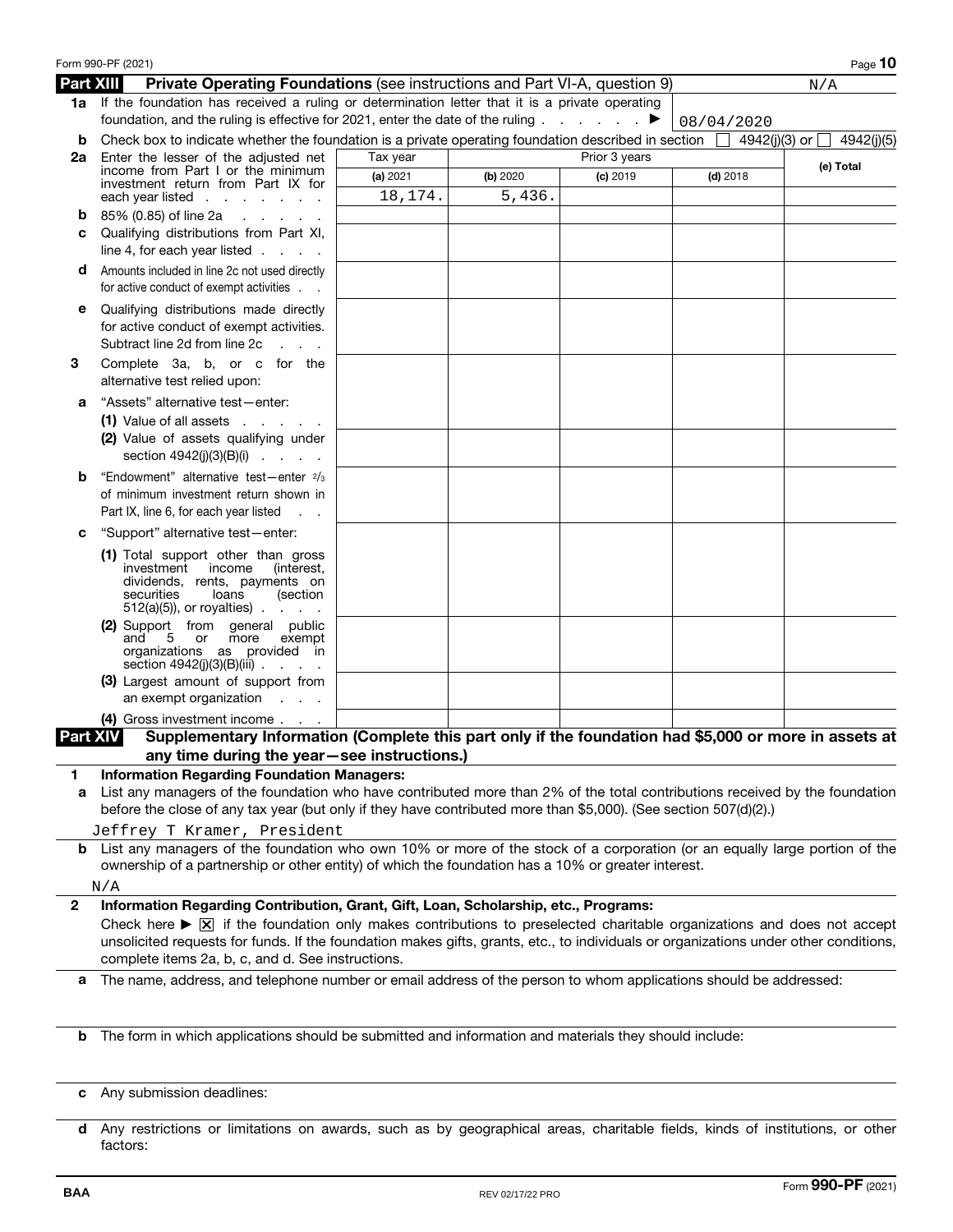|                         | Form 990-PF (2021)                                                                                |                                                                                                                    |                                                        |                                     |                | Page 11            |
|-------------------------|---------------------------------------------------------------------------------------------------|--------------------------------------------------------------------------------------------------------------------|--------------------------------------------------------|-------------------------------------|----------------|--------------------|
| <b>Part XIV</b>         | <b>Supplementary Information (continued)</b>                                                      |                                                                                                                    |                                                        |                                     |                |                    |
| $\overline{\mathbf{3}}$ | Grants and Contributions Paid During the Year or Approved for Future Payment                      |                                                                                                                    |                                                        |                                     |                |                    |
|                         | Recipient<br>Name and address (home or business)                                                  | If recipient is an individual,<br>show any relationship to<br>any foundation manager<br>or substantial contributor | Foundation<br>status of<br>recipient                   | Purpose of grant or<br>contribution |                | Amount             |
|                         |                                                                                                   |                                                                                                                    |                                                        |                                     |                |                    |
|                         | a Paid during the year                                                                            |                                                                                                                    |                                                        |                                     |                |                    |
|                         | <b>Total</b><br>$\mathcal{A}^{\mathcal{A}}$ and $\mathcal{A}^{\mathcal{A}}$<br>$\cdot$<br>$\cdot$ | $\blacksquare$<br>$\mathbf{r}$<br>$\blacksquare$<br>$\cdot$<br>$\blacksquare$                                      | $\blacksquare$<br>$\cdot$<br>$\blacksquare$<br>$\cdot$ | ▶<br>$\cdot$<br>$\mathbf{r}$        | 3a             |                    |
|                         | <b>b</b> Approved for future payment                                                              |                                                                                                                    |                                                        |                                     |                |                    |
|                         | <b>Total</b><br>$\sim$<br>$\sim$<br>$\sim$ 100 $\pm$<br>the company of the<br>$\blacksquare$      | $\blacksquare$                                                                                                     | $\sim$<br>$\sim$ 100 $\mu$                             | ▶<br>$\sim$                         | 3 <sub>b</sub> |                    |
| <b>BAA</b>              |                                                                                                   | REV 02/17/22 PRO                                                                                                   |                                                        |                                     |                | Form 990-PF (2021) |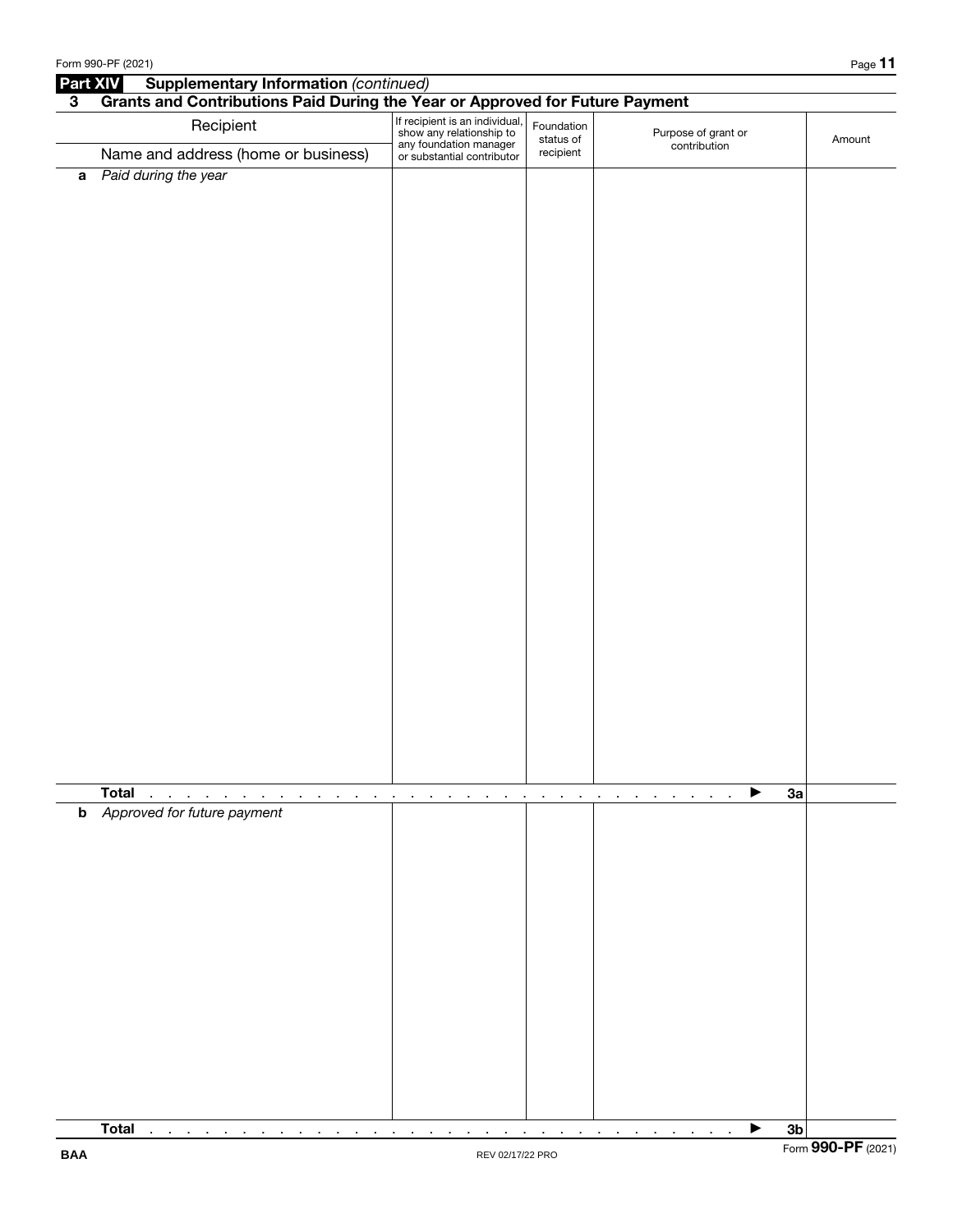|    |               | Part XV-A<br><b>Analysis of Income-Producing Activities</b>                                                                                                                                                                    |                      |                           |                       |                                      |                                                             |
|----|---------------|--------------------------------------------------------------------------------------------------------------------------------------------------------------------------------------------------------------------------------|----------------------|---------------------------|-----------------------|--------------------------------------|-------------------------------------------------------------|
|    |               | Enter gross amounts unless otherwise indicated.                                                                                                                                                                                |                      | Unrelated business income |                       | Excluded by section 512, 513, or 514 | (e)                                                         |
| 1. |               | Program service revenue:                                                                                                                                                                                                       | (a)<br>Business code | (b)<br>Amount             | (c)<br>Exclusion code | (d)<br>Amount                        | Related or exempt<br>function income<br>(See instructions.) |
|    | а             |                                                                                                                                                                                                                                | 813219               | 18,186.                   |                       |                                      |                                                             |
|    | b             | Donations/Contributions                                                                                                                                                                                                        |                      |                           |                       |                                      |                                                             |
|    | c             |                                                                                                                                                                                                                                |                      |                           |                       |                                      |                                                             |
|    | d             |                                                                                                                                                                                                                                |                      |                           |                       |                                      |                                                             |
|    | е             |                                                                                                                                                                                                                                |                      |                           |                       |                                      |                                                             |
|    | f             |                                                                                                                                                                                                                                |                      |                           |                       |                                      |                                                             |
|    |               | Fees and contracts from government agencies                                                                                                                                                                                    |                      |                           |                       |                                      |                                                             |
| 2  | g             | Membership dues and assessments<br>and a state                                                                                                                                                                                 |                      |                           |                       |                                      |                                                             |
| З  |               | Interest on savings and temporary cash investments                                                                                                                                                                             |                      |                           |                       |                                      |                                                             |
|    |               | Dividends and interest from securities                                                                                                                                                                                         |                      |                           |                       |                                      |                                                             |
| 5  |               | Net rental income or (loss) from real estate:                                                                                                                                                                                  |                      |                           |                       |                                      |                                                             |
|    | a             | Debt-financed property<br>and the company of                                                                                                                                                                                   |                      |                           |                       |                                      |                                                             |
|    | b             | Not debt-financed property                                                                                                                                                                                                     |                      |                           |                       |                                      |                                                             |
|    |               | Net rental income or (loss) from personal property                                                                                                                                                                             |                      |                           |                       |                                      |                                                             |
|    |               | Other investment income                                                                                                                                                                                                        |                      |                           |                       |                                      |                                                             |
| 8  |               | Gain or (loss) from sales of assets other than inventory                                                                                                                                                                       |                      |                           |                       |                                      |                                                             |
|    |               | Net income or (loss) from special events                                                                                                                                                                                       |                      |                           |                       |                                      |                                                             |
|    |               | Gross profit or (loss) from sales of inventory                                                                                                                                                                                 |                      |                           |                       |                                      |                                                             |
| 11 |               | Other revenue: a<br><u> 1980 - Andrea Andrew Maria (b. 1980)</u>                                                                                                                                                               |                      |                           |                       |                                      |                                                             |
|    | b             |                                                                                                                                                                                                                                |                      |                           |                       |                                      |                                                             |
|    | с             | <u> 1989 - Johann Barn, fransk politik (d. 1989)</u><br><u> 1980 - Johann Barn, fransk politik (f. 1980)</u>                                                                                                                   |                      |                           |                       |                                      |                                                             |
|    | d             | the control of the control of the control of the control of the control of the control of                                                                                                                                      |                      |                           |                       |                                      |                                                             |
|    | е             |                                                                                                                                                                                                                                |                      |                           |                       |                                      |                                                             |
|    |               |                                                                                                                                                                                                                                |                      |                           |                       |                                      |                                                             |
|    |               | <b>13 Total.</b> Add line 12, columns (b), (d), and (e) $\ldots$ $\ldots$ $\ldots$ $\ldots$ $\ldots$ $\ldots$ $\ldots$                                                                                                         |                      |                           |                       | 13                                   | 18,186.                                                     |
|    |               | (See worksheet in line 13 instructions to verify calculations.)                                                                                                                                                                |                      |                           |                       |                                      |                                                             |
|    |               | <b>Part XV-B</b><br>Relationship of Activities to the Accomplishment of Exempt Purposes                                                                                                                                        |                      |                           |                       |                                      |                                                             |
|    | Line No.<br>▼ | Explain below how each activity for which income is reported in column (e) of Part XV-A contributed importantly to the accomplishment of the foundation's exempt purposes (other than by providing funds for such purposes). ( |                      |                           |                       |                                      |                                                             |
| 1a |               | Educate the public about Chondrosarcoma. Support, educate and                                                                                                                                                                  |                      |                           |                       |                                      |                                                             |
| 1a |               |                                                                                                                                                                                                                                |                      |                           |                       |                                      |                                                             |
| 1a |               | update research on Chondrosarcoma. Promote and advocate for                                                                                                                                                                    |                      |                           |                       |                                      |                                                             |
|    |               | effective treatment, early detection, and proper surveillance of                                                                                                                                                               |                      |                           |                       |                                      |                                                             |
| la |               | Chondrosarcoma. Create networking opportunities for patients, clinical                                                                                                                                                         |                      |                           |                       |                                      |                                                             |
| la |               | researchers and oncologists to address treatment and care of                                                                                                                                                                   |                      |                           |                       |                                      |                                                             |
| la |               | Chondrosarcoma. Promote compassionate care and the patients                                                                                                                                                                    |                      |                           |                       |                                      |                                                             |
| la |               | right to receive treatment.                                                                                                                                                                                                    |                      |                           |                       |                                      |                                                             |
|    |               |                                                                                                                                                                                                                                |                      |                           |                       |                                      |                                                             |
|    |               |                                                                                                                                                                                                                                |                      |                           |                       |                                      |                                                             |
|    |               |                                                                                                                                                                                                                                |                      |                           |                       |                                      |                                                             |
|    |               |                                                                                                                                                                                                                                |                      |                           |                       |                                      |                                                             |
|    |               |                                                                                                                                                                                                                                |                      |                           |                       |                                      |                                                             |
|    |               |                                                                                                                                                                                                                                |                      |                           |                       |                                      |                                                             |
|    |               |                                                                                                                                                                                                                                |                      |                           |                       |                                      |                                                             |
|    |               |                                                                                                                                                                                                                                |                      |                           |                       |                                      |                                                             |
|    |               |                                                                                                                                                                                                                                |                      |                           |                       |                                      |                                                             |
|    |               |                                                                                                                                                                                                                                |                      |                           |                       |                                      |                                                             |
|    |               |                                                                                                                                                                                                                                |                      |                           |                       |                                      |                                                             |
|    |               |                                                                                                                                                                                                                                |                      |                           |                       |                                      |                                                             |
|    |               |                                                                                                                                                                                                                                |                      |                           |                       |                                      |                                                             |
|    |               |                                                                                                                                                                                                                                |                      |                           |                       |                                      |                                                             |
|    |               |                                                                                                                                                                                                                                |                      |                           |                       |                                      |                                                             |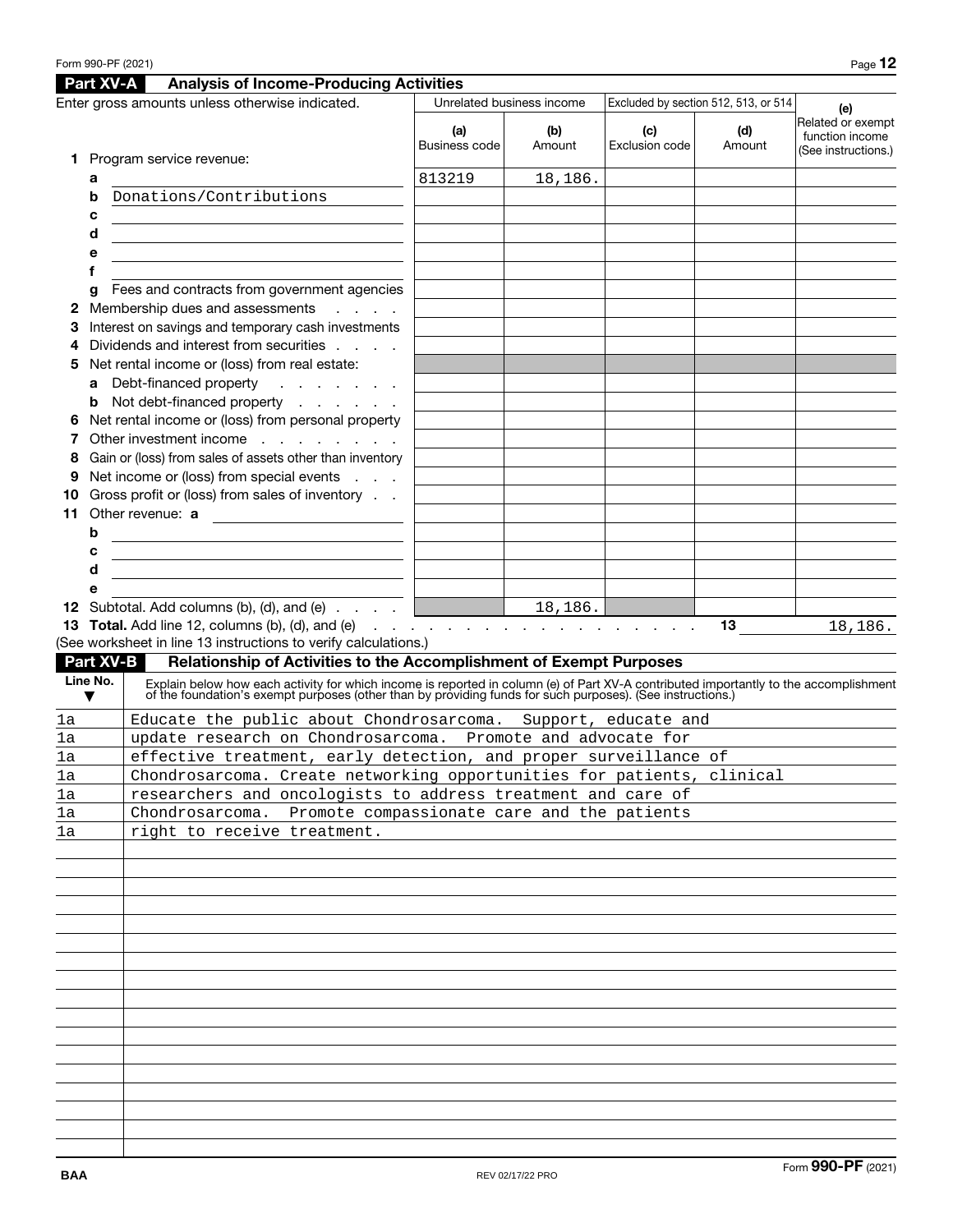| Form 990-PF (2021) |                                 |                                            |                                                                                                                                               |             |                                                                                                                                                                                                                                                                                                                                              |                                                                                                             | Page 13  |  |
|--------------------|---------------------------------|--------------------------------------------|-----------------------------------------------------------------------------------------------------------------------------------------------|-------------|----------------------------------------------------------------------------------------------------------------------------------------------------------------------------------------------------------------------------------------------------------------------------------------------------------------------------------------------|-------------------------------------------------------------------------------------------------------------|----------|--|
| <b>Part XVI</b>    | <b>Organizations</b>            |                                            |                                                                                                                                               |             | Information Regarding Transfers to and Transactions and Relationships With Noncharitable Exempt                                                                                                                                                                                                                                              |                                                                                                             |          |  |
| 1                  | organizations?                  |                                            |                                                                                                                                               |             | Did the organization directly or indirectly engage in any of the following with any other organization described<br>in section 501(c) (other than section 501(c)(3) organizations) or in section 527, relating to political                                                                                                                  |                                                                                                             | Yes No   |  |
| а                  |                                 |                                            | Transfers from the reporting foundation to a noncharitable exempt organization of:                                                            |             |                                                                                                                                                                                                                                                                                                                                              |                                                                                                             |          |  |
|                    |                                 |                                            |                                                                                                                                               |             |                                                                                                                                                                                                                                                                                                                                              | 1a(1)                                                                                                       | ×        |  |
|                    | (2) Other assets                |                                            | the contract of the contract of the contract of the contract of the contract of                                                               |             |                                                                                                                                                                                                                                                                                                                                              | 1a(2)                                                                                                       | $\times$ |  |
| b                  | Other transactions:             |                                            |                                                                                                                                               |             |                                                                                                                                                                                                                                                                                                                                              |                                                                                                             |          |  |
|                    |                                 |                                            | (1) Sales of assets to a noncharitable exempt organization $\ldots$                                                                           |             |                                                                                                                                                                                                                                                                                                                                              | 1b(1)                                                                                                       | ×        |  |
|                    |                                 |                                            | (2) Purchases of assets from a noncharitable exempt organization                                                                              |             |                                                                                                                                                                                                                                                                                                                                              | 1b(2)                                                                                                       | $\times$ |  |
|                    |                                 |                                            | (3) Rental of facilities, equipment, or other assets                                                                                          |             |                                                                                                                                                                                                                                                                                                                                              | 1 <sub>b</sub> (3)                                                                                          | $\times$ |  |
|                    |                                 |                                            |                                                                                                                                               |             |                                                                                                                                                                                                                                                                                                                                              | 1b(4)                                                                                                       | $\times$ |  |
|                    |                                 |                                            |                                                                                                                                               |             |                                                                                                                                                                                                                                                                                                                                              | 1b(5)                                                                                                       | $\times$ |  |
|                    |                                 |                                            | (6) Performance of services or membership or fundraising solicitations (b) Performance of services or membership or fundraising solicitations |             |                                                                                                                                                                                                                                                                                                                                              | 1 <sub>b</sub> (6)                                                                                          | $\times$ |  |
| с                  |                                 |                                            |                                                                                                                                               |             | Sharing of facilities, equipment, mailing lists, other assets, or paid employees                                                                                                                                                                                                                                                             | 1c                                                                                                          | $\times$ |  |
| d                  |                                 |                                            |                                                                                                                                               |             | If the answer to any of the above is "Yes," complete the following schedule. Column (b) should always show the fair market                                                                                                                                                                                                                   |                                                                                                             |          |  |
| (a) Line no.       | (b) Amount involved             |                                            | (c) Name of noncharitable exempt organization                                                                                                 |             | value of the goods, other assets, or services given by the reporting foundation. If the foundation received less than fair market<br>value in any transaction or sharing arrangement, show in column (d) the value of the goods, other assets, or services received.<br>(d) Description of transfers, transactions, and sharing arrangements |                                                                                                             |          |  |
|                    |                                 |                                            |                                                                                                                                               |             |                                                                                                                                                                                                                                                                                                                                              |                                                                                                             |          |  |
|                    |                                 |                                            |                                                                                                                                               |             |                                                                                                                                                                                                                                                                                                                                              |                                                                                                             |          |  |
|                    |                                 |                                            |                                                                                                                                               |             |                                                                                                                                                                                                                                                                                                                                              |                                                                                                             |          |  |
|                    |                                 |                                            |                                                                                                                                               |             |                                                                                                                                                                                                                                                                                                                                              |                                                                                                             |          |  |
|                    |                                 |                                            |                                                                                                                                               |             |                                                                                                                                                                                                                                                                                                                                              |                                                                                                             |          |  |
|                    |                                 |                                            |                                                                                                                                               |             |                                                                                                                                                                                                                                                                                                                                              |                                                                                                             |          |  |
|                    |                                 |                                            |                                                                                                                                               |             |                                                                                                                                                                                                                                                                                                                                              |                                                                                                             |          |  |
|                    |                                 |                                            |                                                                                                                                               |             |                                                                                                                                                                                                                                                                                                                                              |                                                                                                             |          |  |
|                    |                                 |                                            |                                                                                                                                               |             |                                                                                                                                                                                                                                                                                                                                              |                                                                                                             |          |  |
|                    |                                 |                                            |                                                                                                                                               |             |                                                                                                                                                                                                                                                                                                                                              |                                                                                                             |          |  |
|                    |                                 |                                            |                                                                                                                                               |             |                                                                                                                                                                                                                                                                                                                                              |                                                                                                             |          |  |
|                    |                                 |                                            |                                                                                                                                               |             |                                                                                                                                                                                                                                                                                                                                              |                                                                                                             |          |  |
|                    |                                 |                                            |                                                                                                                                               |             |                                                                                                                                                                                                                                                                                                                                              |                                                                                                             |          |  |
|                    |                                 |                                            |                                                                                                                                               |             |                                                                                                                                                                                                                                                                                                                                              |                                                                                                             |          |  |
|                    |                                 |                                            |                                                                                                                                               |             |                                                                                                                                                                                                                                                                                                                                              |                                                                                                             |          |  |
|                    |                                 |                                            |                                                                                                                                               |             |                                                                                                                                                                                                                                                                                                                                              |                                                                                                             |          |  |
| b                  |                                 | If "Yes," complete the following schedule. | described in section 501(c) (other than section 501(c)(3)) or in section 527?                                                                 | $\sim$      | Is the foundation directly or indirectly affiliated with, or related to, one or more tax-exempt organizations                                                                                                                                                                                                                                | Yes $ X $ No                                                                                                |          |  |
|                    | (a) Name of organization        |                                            | (b) Type of organization                                                                                                                      |             | (c) Description of relationship                                                                                                                                                                                                                                                                                                              |                                                                                                             |          |  |
|                    |                                 |                                            |                                                                                                                                               |             |                                                                                                                                                                                                                                                                                                                                              |                                                                                                             |          |  |
|                    |                                 |                                            |                                                                                                                                               |             |                                                                                                                                                                                                                                                                                                                                              |                                                                                                             |          |  |
|                    |                                 |                                            |                                                                                                                                               |             |                                                                                                                                                                                                                                                                                                                                              |                                                                                                             |          |  |
|                    |                                 |                                            |                                                                                                                                               |             | Under penalties of perjury, I declare that I have examined this return, including accompanying schedules and statements, and to the best of my knowledge and belief, it is true,                                                                                                                                                             |                                                                                                             |          |  |
| <b>Sign</b>        |                                 |                                            | correct, and complete. Declaration of preparer (other than taxpayer) is based on all information of which preparer has any knowledge.         |             |                                                                                                                                                                                                                                                                                                                                              |                                                                                                             |          |  |
| <b>Here</b>        |                                 |                                            | 02/22/2022                                                                                                                                    | President   |                                                                                                                                                                                                                                                                                                                                              | May the IRS discuss this return<br>with the preparer shown below?<br>See instructions. $\Box$ Yes $\Box$ No |          |  |
|                    | Signature of officer or trustee |                                            | Date                                                                                                                                          | Title       |                                                                                                                                                                                                                                                                                                                                              |                                                                                                             |          |  |
| Paid               | Print/Type preparer's name      |                                            | Preparer's signature                                                                                                                          |             | Date<br>Check $\boxed{\mathsf{X}}$ if                                                                                                                                                                                                                                                                                                        | PTIN                                                                                                        |          |  |
| <b>Preparer</b>    | Anne K. Wood, EA                |                                            | Anne K. Wood, EA                                                                                                                              |             | self-employed p00749065<br>02/23/2022                                                                                                                                                                                                                                                                                                        |                                                                                                             |          |  |
| <b>Use Only</b>    | Firm's name                     | Pesante Close LLC                          |                                                                                                                                               |             |                                                                                                                                                                                                                                                                                                                                              | Firm's EIN $▶ 81 - 1705753$                                                                                 |          |  |
|                    | Firm's address ▶                |                                            | 107 Centennial Street Suite 100A                                                                                                              |             | Phone no.                                                                                                                                                                                                                                                                                                                                    | $(301)934 - 3399$                                                                                           |          |  |
| <b>BAA</b>         |                                 | La Plata                                   |                                                                                                                                               | 20646<br>MD |                                                                                                                                                                                                                                                                                                                                              | Form 990-PF (2021)                                                                                          |          |  |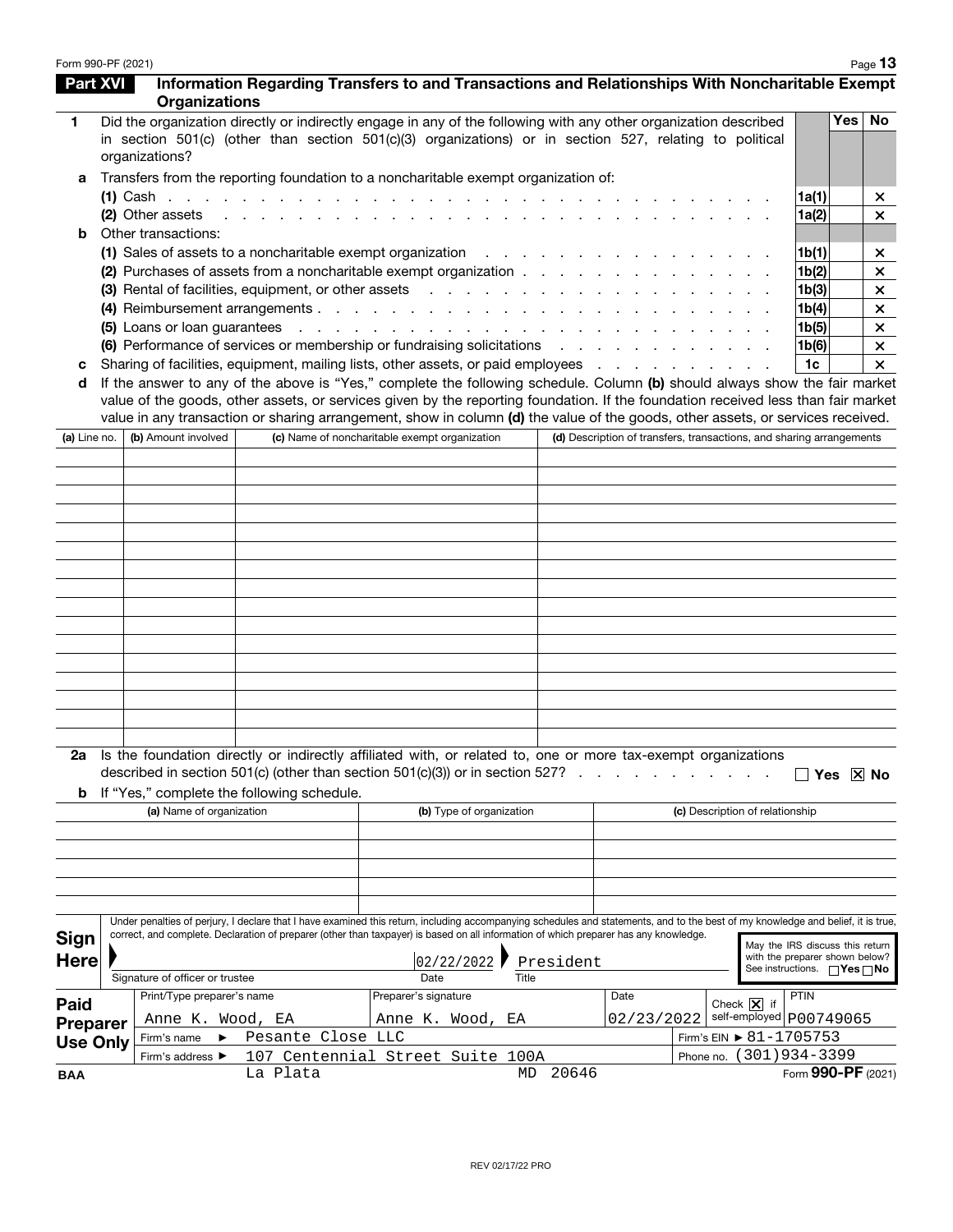# **Form 990-PF: Return of Private Foundation**

#### **Other Income Continuation Statement Description Revenue and**<br> **Revenue and**<br> **Revenue and**<br> **Revenue and Expense per Book Net Investment Income Adjusted Net Income** Refunds 30. Rewards 32. **Total** 62.

## **Form 990-PF: Return of Private Foundation Other Expenses Continuation Statement**

| <b>Description</b>         | <b>Revenue and</b><br><b>Expense per</b><br><b>Book</b> | <b>Net</b><br><b>Investment</b><br><b>Income</b> | <b>Adjusted Net</b><br><b>Income</b> | <b>Disbursement for</b><br>charitable purpose |
|----------------------------|---------------------------------------------------------|--------------------------------------------------|--------------------------------------|-----------------------------------------------|
| Advertising/Marketing      | 729.                                                    |                                                  |                                      |                                               |
| Office Supplies            | 647.                                                    |                                                  |                                      |                                               |
| Website Design/Maintenance | 872.                                                    |                                                  |                                      |                                               |
| Zoom Annual Fee            | 163.                                                    |                                                  |                                      |                                               |
| Dues                       | 25.                                                     |                                                  |                                      |                                               |
| Total                      | 2,436.                                                  |                                                  |                                      |                                               |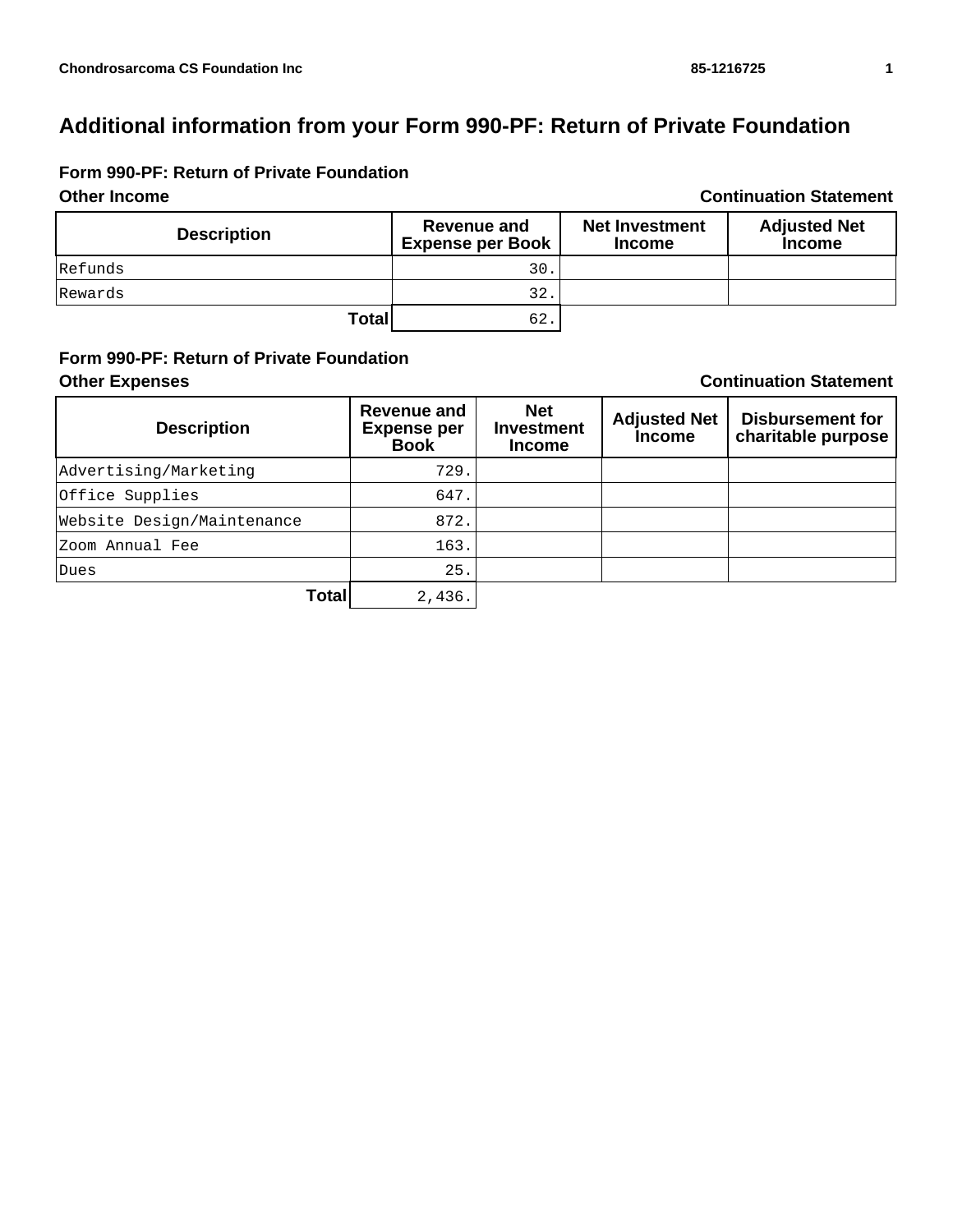## **Schedule B (Form 990)**

|  | <b>Schedule of Contributors</b> |  |
|--|---------------------------------|--|
|  |                                 |  |

OMB No. 1545-0047

#### Attach to Form 990 or Form 990-PF. ▶ Go to *www.irs.gov/Form990* for the latest information.

20**21**

85-1216725

Internal Revenue Service Name of the organization **Employer identification number**

Department of the Treasury

| Chondrosarcoma CS Foundation Inc |  |  |
|----------------------------------|--|--|
|                                  |  |  |

**Organization type** (check one):

| Filers of:         | Section:                                                                           |
|--------------------|------------------------------------------------------------------------------------|
| Form 990 or 990-EZ | 501(c)(<br>) (enter number) organization                                           |
|                    | $4947(a)(1)$ nonexempt charitable trust <b>not</b> treated as a private foundation |
|                    | 527 political organization                                                         |
| Form 990-PF        | $\vert$ X 501(c)(3) exempt private foundation                                      |
|                    | $4947(a)(1)$ nonexempt charitable trust treated as a private foundation            |
|                    | 501(c)(3) taxable private foundation                                               |
|                    |                                                                                    |

Check if your organization is covered by the **General Rule** or a **Special Rule.**

**Note:** Only a section 501(c)(7), (8), or (10) organization can check boxes for both the General Rule and a Special Rule. See instructions.

### **General Rule**

For an organization filing Form 990, 990-EZ, or 990-PF that received, during the year, contributions totaling \$5,000 or more (in money or property) from any one contributor. Complete Parts I and II. See instructions for determining a contributor's total contributions.

### **Special Rules**

- $\Box$  For an organization described in section 501(c)(3) filing Form 990 or 990-EZ that met the 331/3% support test of the regulations under sections 509(a)(1) and 170(b)(1)(A)(vi), that checked Schedule A (Form 990), Part II, line 13, 16a, or 16b, and that received from any one contributor, during the year, total contributions of the greater of **(1)** \$5,000; or **(2)** 2% of the amount on (i) Form 990, Part VIII, line 1h; or (ii) Form 990-EZ, line 1. Complete Parts I and II.
- $\Box$  For an organization described in section 501(c)(7), (8), or (10) filing Form 990 or 990-EZ that received from any one contributor, during the year, total contributions of more than \$1,000 exclusively for religious, charitable, scientific, literary, or educational purposes, or for the prevention of cruelty to children or animals. Complete Parts I (entering "N/A" in column (b) instead of the contributor name and address), II, and III.
- $\Box$  For an organization described in section 501(c)(7), (8), or (10) filing Form 990 or 990-EZ that received from any one contributor, during the year, contributions exclusively for religious, charitable, etc., purposes, but no such contributions totaled more than \$1,000. If this box is checked, enter here the total contributions that were received during the year for an exclusively religious, charitable, etc., purpose. Don't complete any of the parts unless the General Rule applies to this organization because it received nonexclusively religious, charitable, etc., contributions totaling \$5,000 or more during the year  $\cdots$  . . . . . . . . . . . . . . . . .  $\blacktriangleright \$

**Caution:** An organization that isn't covered by the General Rule and/or the Special Rules doesn't file Schedule B (Form 990), but it **must** answer "No" on Part IV, line 2, of its Form 990; or check the box on line H of its Form 990-EZ or on its Form 990-PF, Part I, line 2, to certify that it doesn't meet the filing requirements of Schedule B (Form 990).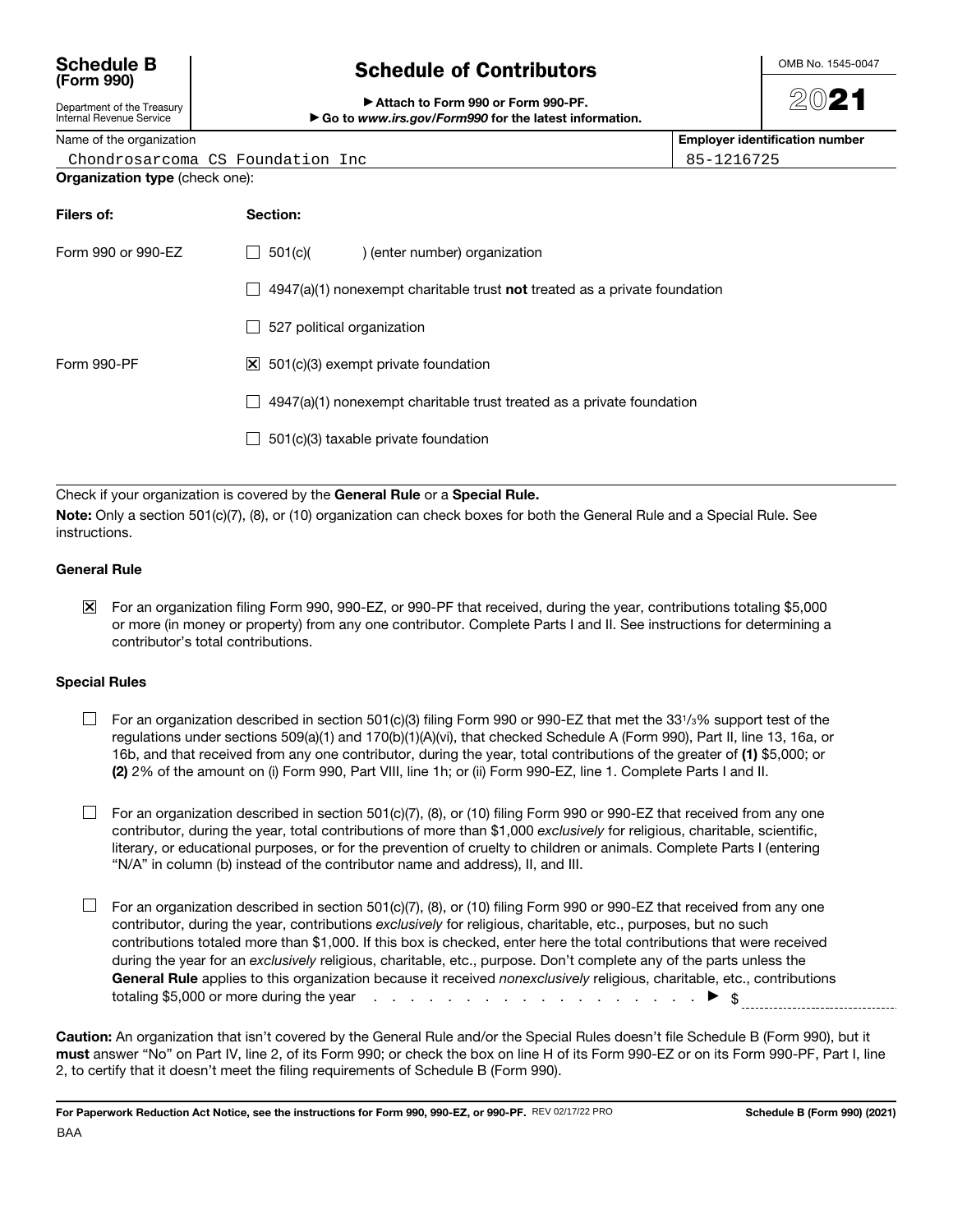|               | Name of organization<br>Chondrosarcoma CS Foundation Inc                                       |                                   | <b>Employer identification number</b><br>85-1216725                                            |
|---------------|------------------------------------------------------------------------------------------------|-----------------------------------|------------------------------------------------------------------------------------------------|
| Part I        | Contributors (see instructions). Use duplicate copies of Part I if additional space is needed. |                                   |                                                                                                |
| (a)<br>No.    | (b)<br>Name, address, and ZIP + 4                                                              | (c)<br><b>Total contributions</b> | (d)<br><b>Type of contribution</b>                                                             |
| $\frac{1}{2}$ | Jeffrey T Kramer<br>12504 Quarterhorse Drive                                                   | \$<br>5,000.                      | $\boxtimes$<br>Person<br><b>Payroll</b><br><b>Noncash</b>                                      |
|               | Bowie MD 20720                                                                                 |                                   | (Complete Part II for<br>noncash contributions.)                                               |
| (a)<br>No.    | (b)<br>Name, address, and ZIP + 4                                                              | (c)<br><b>Total contributions</b> | (d)<br><b>Type of contribution</b>                                                             |
|               |                                                                                                | \$                                | <b>Person</b><br>Payroll<br><b>Noncash</b><br>(Complete Part II for<br>noncash contributions.) |
| (a)<br>No.    | (b)<br>Name, address, and ZIP + 4                                                              | (c)<br><b>Total contributions</b> | (d)<br><b>Type of contribution</b>                                                             |
|               |                                                                                                | \$                                | Person<br>Payroll<br><b>Noncash</b><br>(Complete Part II for<br>noncash contributions.)        |
| (a)<br>No.    | (b)<br>Name, address, and ZIP + 4                                                              | (c)<br><b>Total contributions</b> | (d)<br><b>Type of contribution</b>                                                             |
|               |                                                                                                | \$                                | Person<br><b>Payroll</b><br><b>Noncash</b><br>(Complete Part II for<br>noncash contributions.) |
| (a)<br>No.    | (b)<br>Name, address, and ZIP + 4                                                              | (c)<br><b>Total contributions</b> | (d)<br>Type of contribution                                                                    |
|               |                                                                                                | \$                                | Person<br>Payroll<br><b>Noncash</b><br>(Complete Part II for<br>noncash contributions.)        |
| (a)<br>No.    | (b)<br>Name, address, and ZIP + 4                                                              | (c)<br><b>Total contributions</b> | (d)<br><b>Type of contribution</b>                                                             |
|               |                                                                                                | \$                                | Person<br>Payroll<br><b>Noncash</b><br>(Complete Part II for<br>noncash contributions.)        |

Schedule B (Form 990) (2021) Page **2**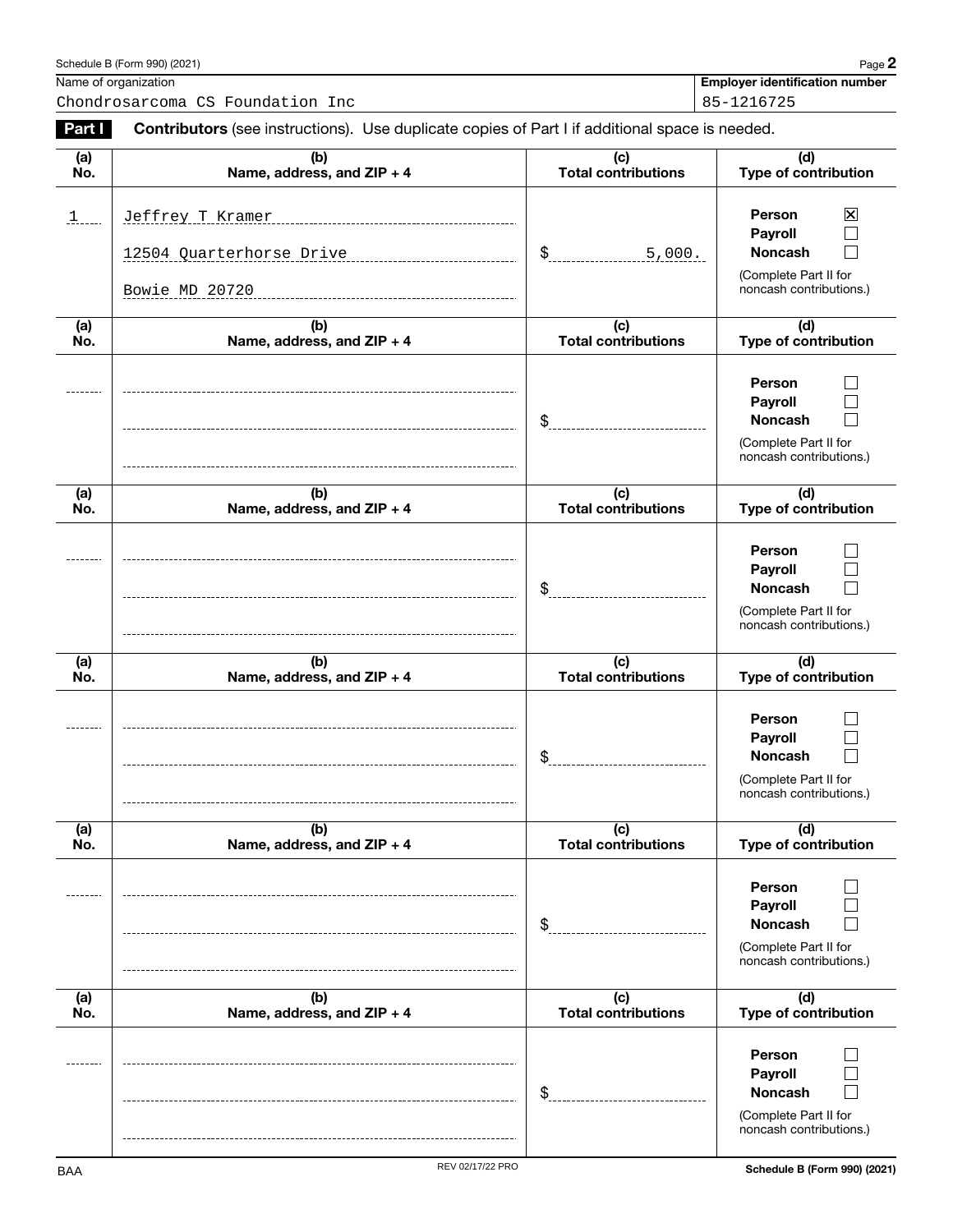|                           |                                              | \$                                              |                              |
|---------------------------|----------------------------------------------|-------------------------------------------------|------------------------------|
| (a) No.<br>from<br>Part I | (b)<br>Description of noncash property given | (c)<br>FMV (or estimate)<br>(See instructions.) | (d)<br>Date received         |
|                           |                                              | \$                                              |                              |
| (a) No.<br>from<br>Part I | (b)<br>Description of noncash property given | (c)<br>FMV (or estimate)<br>(See instructions.) | (d)<br>Date received         |
|                           |                                              | \$                                              |                              |
| (a) No.<br>from<br>Part I | (b)<br>Description of noncash property given | (c)<br>FMV (or estimate)<br>(See instructions.) | (d)<br>Date received         |
|                           |                                              | \$                                              |                              |
| (a) No.<br>from<br>Part I | (b)<br>Description of noncash property given | (c)<br>FMV (or estimate)<br>(See instructions.) | (d)<br>Date received         |
|                           |                                              | \$                                              |                              |
| (a) No.<br>from<br>Part I | (b)<br>Description of noncash property given | (c)<br>FMV (or estimate)<br>(See instructions.) | (d)<br>Date received         |
|                           |                                              | \$                                              |                              |
| <b>BAA</b>                | REV 02/17/22 PRO                             |                                                 | Schedule B (Form 990) (2021) |

## Schedule B (Form 990) (2021) Page **3**

Name of organization **Employer identification number Employer identification number** 

**(a) No. from Part I**

Chondrosarcoma CS Foundation Inc 85-1216725

**(c) FMV (or estimate)**  (See instructions.)

**Part II** Noncash Property (see instructions). Use duplicate copies of Part II if additional space is needed.

**(b) Description of noncash property given**

**(d) Date received**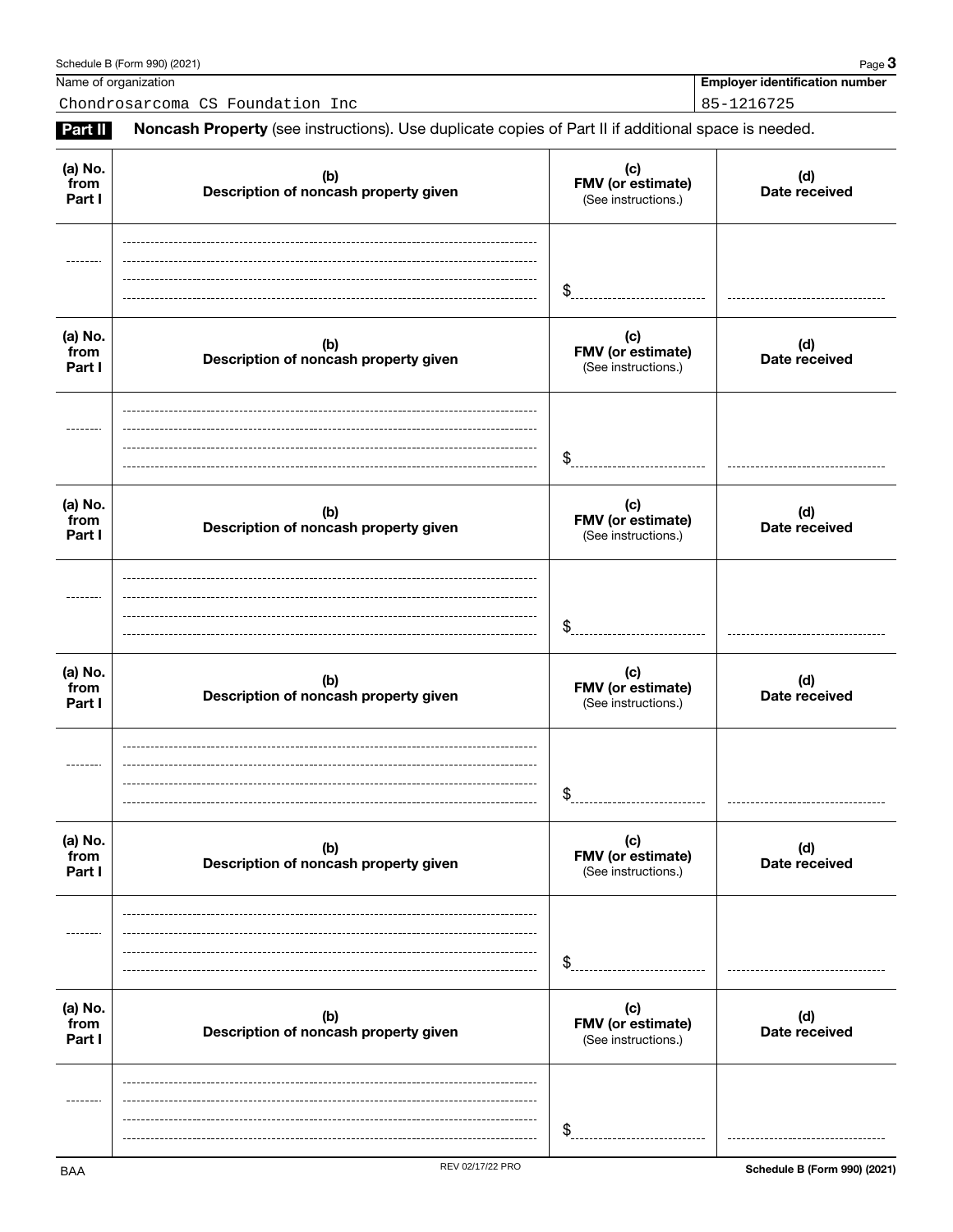|                             | Schedule B (Form 990) (2021)                                                                      |                 |                                                                  | Page 4                                                                                                                                                                                                                                                                                                                                                           |  |  |  |  |  |
|-----------------------------|---------------------------------------------------------------------------------------------------|-----------------|------------------------------------------------------------------|------------------------------------------------------------------------------------------------------------------------------------------------------------------------------------------------------------------------------------------------------------------------------------------------------------------------------------------------------------------|--|--|--|--|--|
| Name of organization        |                                                                                                   |                 |                                                                  | <b>Employer identification number</b>                                                                                                                                                                                                                                                                                                                            |  |  |  |  |  |
|                             | Chondrosarcoma CS Foundation Inc                                                                  |                 |                                                                  | 85-1216725                                                                                                                                                                                                                                                                                                                                                       |  |  |  |  |  |
| Part III                    | contributions of \$1,000 or less for the year. (Enter this information once. See instructions.) ▶ |                 |                                                                  | Exclusively religious, charitable, etc., contributions to organizations described in section 501(c)(7), (8), or<br>(10) that total more than \$1,000 for the year from any one contributor. Complete columns (a) through (e) and<br>the following line entry. For organizations completing Part III, enter the total of exclusively religious, charitable, etc., |  |  |  |  |  |
|                             | Use duplicate copies of Part III if additional space is needed.                                   |                 |                                                                  |                                                                                                                                                                                                                                                                                                                                                                  |  |  |  |  |  |
| $(a)$ No.<br>from<br>Part I | (b) Purpose of gift                                                                               | (c) Use of gift |                                                                  | (d) Description of how gift is held                                                                                                                                                                                                                                                                                                                              |  |  |  |  |  |
|                             | Transferee's name, address, and ZIP + 4                                                           |                 | (e) Transfer of gift<br>Relationship of transferor to transferee |                                                                                                                                                                                                                                                                                                                                                                  |  |  |  |  |  |
|                             |                                                                                                   |                 |                                                                  |                                                                                                                                                                                                                                                                                                                                                                  |  |  |  |  |  |
| (a) No.<br>from<br>Part I   | (b) Purpose of gift                                                                               | (c) Use of gift |                                                                  | (d) Description of how gift is held                                                                                                                                                                                                                                                                                                                              |  |  |  |  |  |
|                             | Transferee's name, address, and ZIP + 4                                                           |                 | (e) Transfer of gift<br>Relationship of transferor to transferee |                                                                                                                                                                                                                                                                                                                                                                  |  |  |  |  |  |
|                             |                                                                                                   |                 |                                                                  |                                                                                                                                                                                                                                                                                                                                                                  |  |  |  |  |  |
| (a) No.<br>from<br>Part I   | (b) Purpose of gift                                                                               | (c) Use of gift |                                                                  | (d) Description of how gift is held                                                                                                                                                                                                                                                                                                                              |  |  |  |  |  |
|                             |                                                                                                   |                 |                                                                  |                                                                                                                                                                                                                                                                                                                                                                  |  |  |  |  |  |
|                             | Transferee's name, address, and ZIP + 4                                                           |                 | (e) Transfer of gift<br>Relationship of transferor to transferee |                                                                                                                                                                                                                                                                                                                                                                  |  |  |  |  |  |
|                             |                                                                                                   |                 |                                                                  |                                                                                                                                                                                                                                                                                                                                                                  |  |  |  |  |  |
| (a) No.<br>from<br>Part I   | (b) Purpose of gift                                                                               | (c) Use of gift |                                                                  | (d) Description of how gift is held                                                                                                                                                                                                                                                                                                                              |  |  |  |  |  |
|                             |                                                                                                   |                 |                                                                  |                                                                                                                                                                                                                                                                                                                                                                  |  |  |  |  |  |
|                             | Transferee's name, address, and ZIP + 4                                                           |                 | (e) Transfer of gift<br>Relationship of transferor to transferee |                                                                                                                                                                                                                                                                                                                                                                  |  |  |  |  |  |
|                             |                                                                                                   |                 |                                                                  |                                                                                                                                                                                                                                                                                                                                                                  |  |  |  |  |  |
|                             |                                                                                                   |                 |                                                                  |                                                                                                                                                                                                                                                                                                                                                                  |  |  |  |  |  |